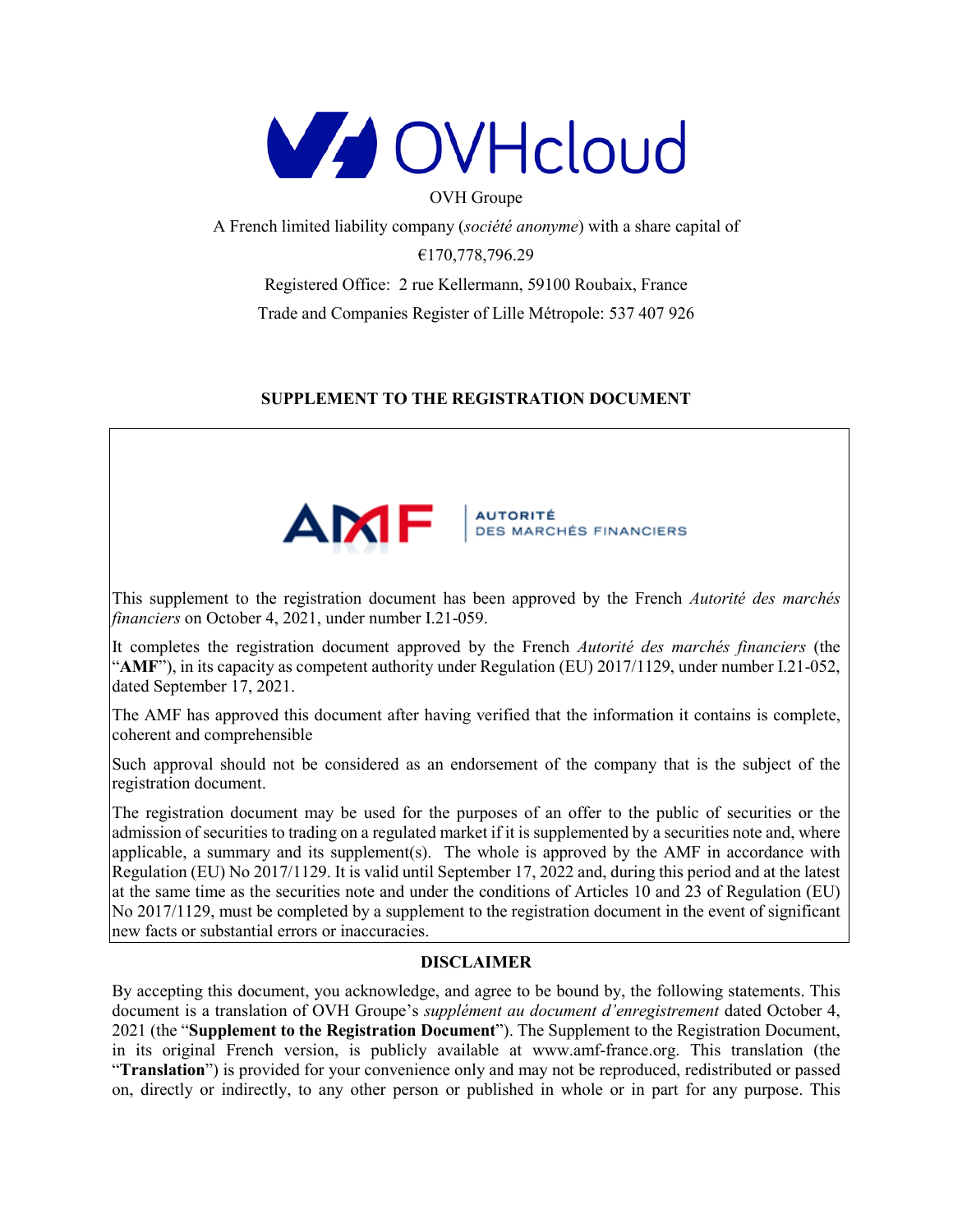Translation has not been prepared for use in connection with any offering of securities. It does not contain all of the information that an offering document would contain.

### **IN THE EVENT OF ANY AMBIGUITY OR CONFLICT BETWEEN THE CORRESPONDING STATEMENTS OR OTHER ITEMS CONTAINED HEREIN, THE FRENCH LANGUAGE SUPPLEMENT TO THE REGISTRATION DOCUMENT SHALL PREVAIL.**

None of OVH Groupe or any of its officers, directors, employees or affiliates, or any person controlling any of them assume any liability which may be based on this Translation or any errors or omissions therefrom or misstatements therein, and any such liability is hereby expressly disclaimed. This Translation does not constitute or form part of any offer to sell or the solicitation of an offer to purchase securities, nor shall it or any part of it form the basis of, or be relied on in connection with, any contract or commitment whatsoever. Persons into whose possession this Translation may come are required by the Group to inform themselves about and to observe any restrictions as to the distribution of this Translation.

Copies of this Supplement to the Registration Document are available free of charge from OVH Groupe, 2 rue Kellerman, 59100 Roubaix, France, and on the websites of OVH Groupe (https://corporate.ovhcloud.com/en/) and the *Autorité des marchés financiers* [\(www.amf-france.org](http://www.amf-france.org/)).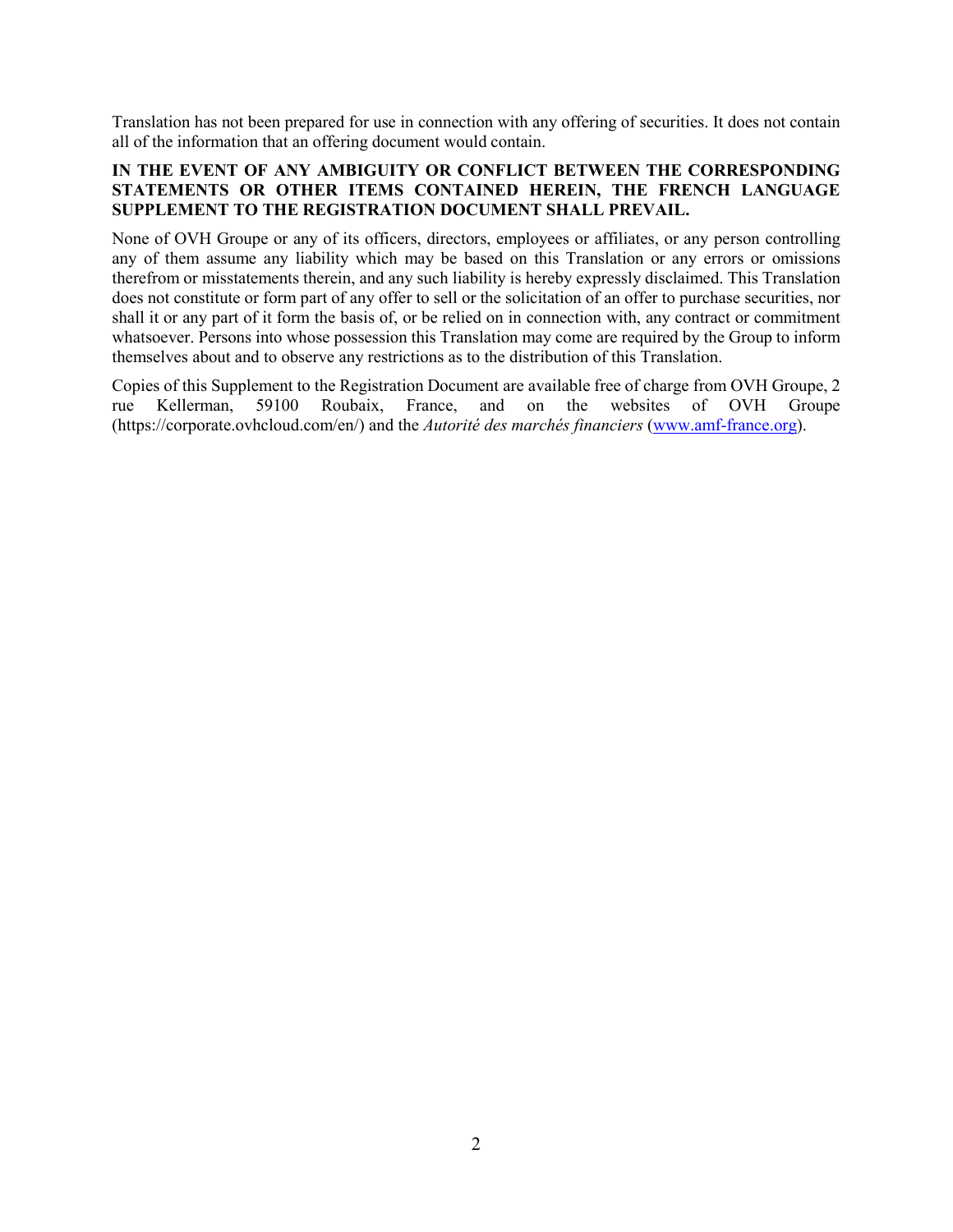#### **GENERAL COMMENTS**

*The numbering of the chapters and paragraphs in this Supplement to the Registration Document follows the numbering of the chapters and paragraphs of the registration document approved by the AMF under approval number I.21-052 on September 17, 2021 (the "Registration Document"), which are updated in this supplement.*

*OVH Groupe, a French limited liability company (société anonyme), with a share capital of €170,778,796.29, registered at 2 rue Kellermann, 59100 Roubaix, France, under the identification number 537 407 926 (Trade and Companies Register of Lille Métropole), is referred to as the "Company" in this Supplement to the Registration Document. The terms "OVHcloud" and the "Group", as used herein, unless otherwise stated, refer to the Company, its subsidiaries and its direct and indirect equity interests.*

*Investors are invited to carefully consider the risk factors described in Chapter 3 "Risk factors" of the Registration Document. The occurrence of all or some of these risks could have an adverse impact on the Group's business, financial position, or results. In addition, other risks, either not yet identified or considered immaterial by the Group, could have the same negative effect.*

*Certain calculated figures (including figures expressed in thousands or millions) and percentages presented in this Supplement to the Registration Document have been rounded. If applicable, the totals provided in this Supplement to the Registration Document may present immaterial variances from the totals that would have been obtained by adding the exact amounts (not rounded) for these calculated figures.*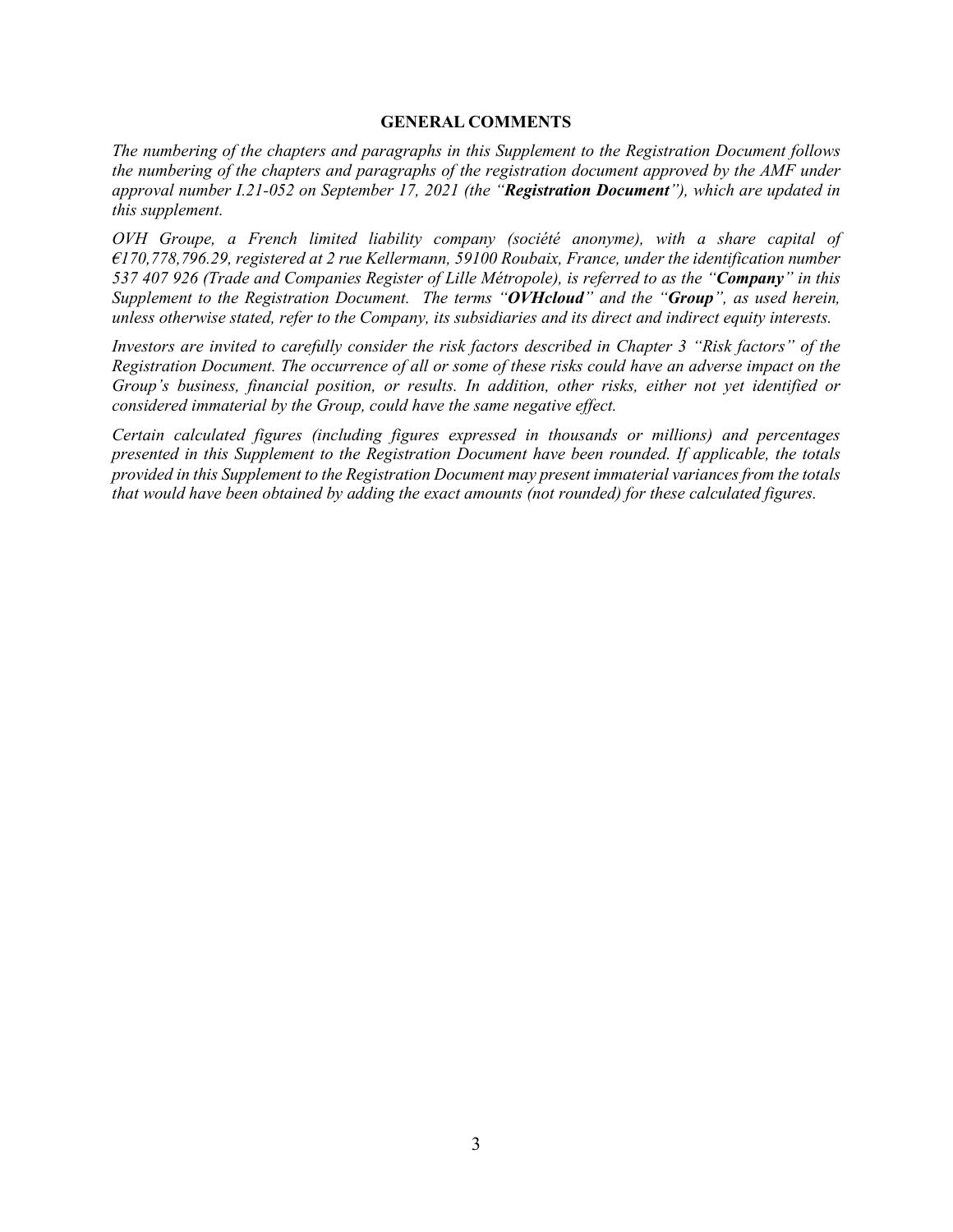# **TABLE OF CONTENTS**

| 1.  | PERSONS RESPONSIBLE, THIRD-PARTY INFORMATION AND EXPERTS'      |                                                                                   |  |  |  |
|-----|----------------------------------------------------------------|-----------------------------------------------------------------------------------|--|--|--|
|     | 1.1                                                            | Persons responsible for the supplement to the registration document               |  |  |  |
|     | 1.2                                                            | Certification of the person responsible for the supplement to the registration    |  |  |  |
| 3.  |                                                                |                                                                                   |  |  |  |
| 8.  |                                                                |                                                                                   |  |  |  |
| 10. |                                                                |                                                                                   |  |  |  |
| 11. |                                                                |                                                                                   |  |  |  |
|     | 11.1                                                           |                                                                                   |  |  |  |
|     | 11.2                                                           |                                                                                   |  |  |  |
|     | 11.3                                                           | Report of the statutory auditors on the profit forecast (current EBITDA) relating |  |  |  |
| 12. | ADMINISTRATIVE, MANAGEMENT AND SUPERVISORY BODIES AND          |                                                                                   |  |  |  |
| 14. | <b>OPERATION OF THE ADMINISTRATIVE AND MANAGEMENT BODIES20</b> |                                                                                   |  |  |  |
| 16. |                                                                |                                                                                   |  |  |  |
| 19. |                                                                |                                                                                   |  |  |  |
|     |                                                                |                                                                                   |  |  |  |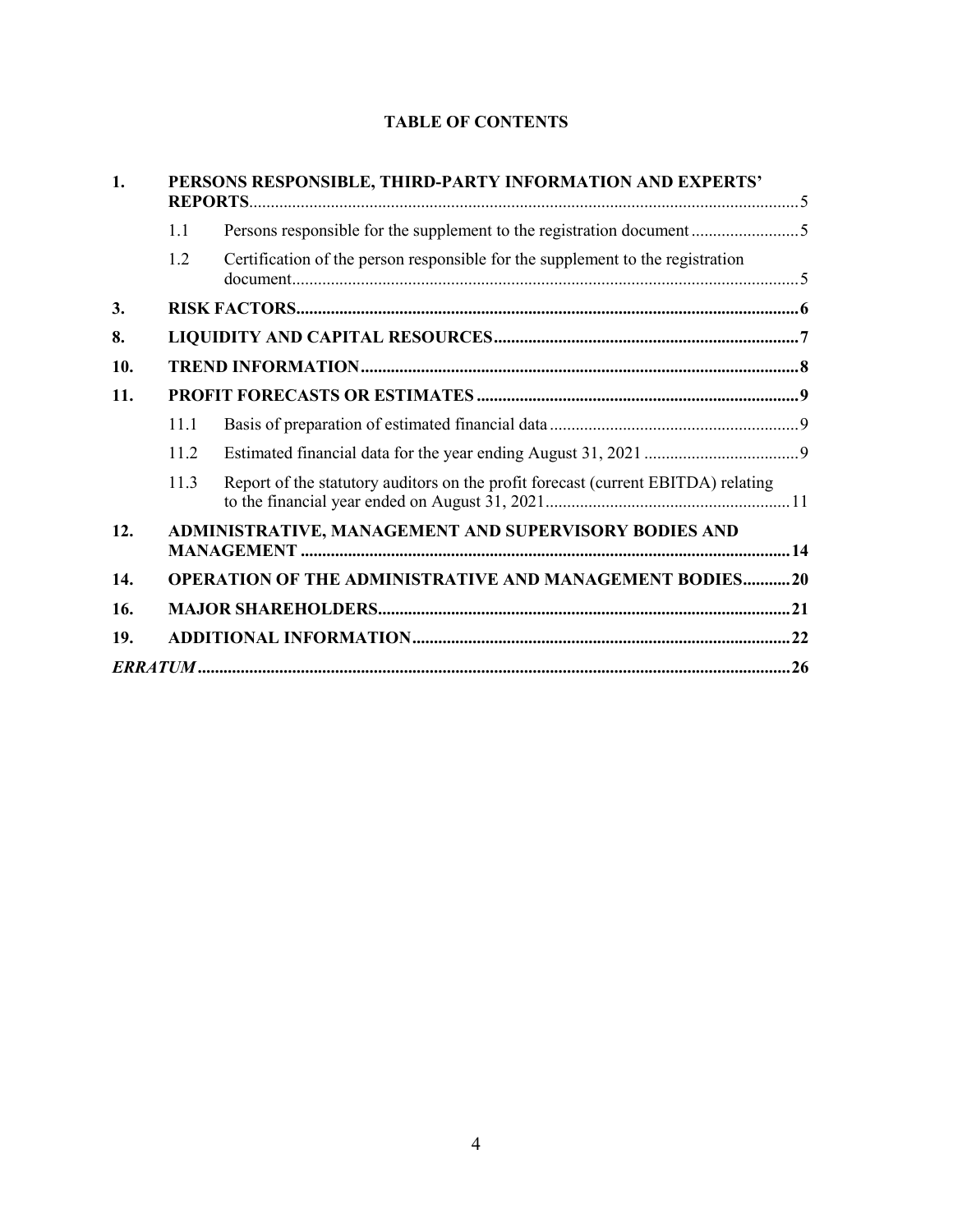### <span id="page-4-0"></span>**1. PERSONS RESPONSIBLE, THIRD-PARTY INFORMATION AND EXPERTS' REPORTS**

#### <span id="page-4-1"></span>**1.1 Persons responsible for the supplement to the registration document**

Michel Paulin, Chief Executive Officer of the Company

#### <span id="page-4-2"></span>**1.2 Certification of the person responsible for the supplement to the registration document**

"*I hereby certify that the information contained in this supplement to the registration document is, to my knowledge, accurate and contains no omission that might alter its scope.*"

On October 4, 2021

Michel Paulin, Chief Executive Officer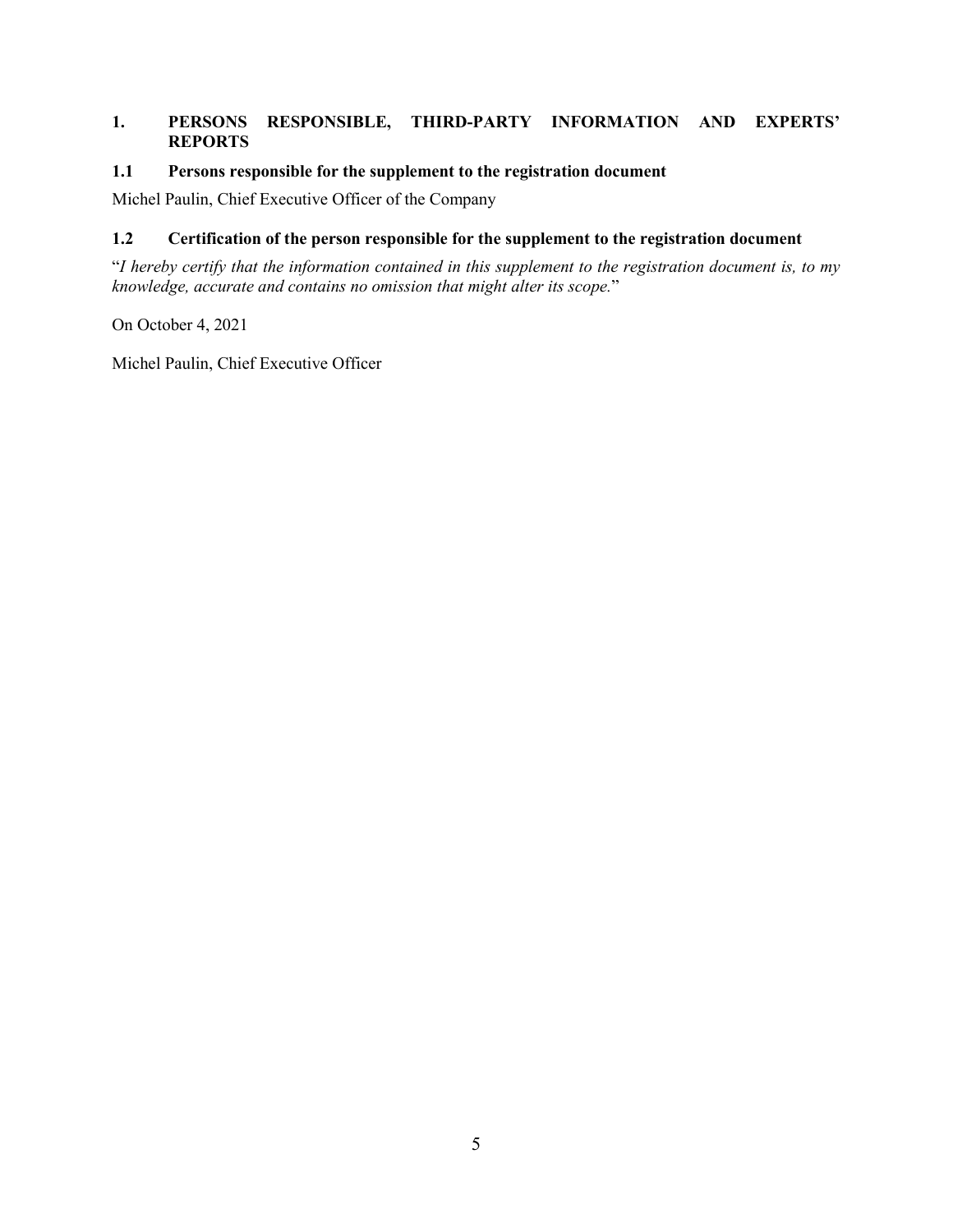### <span id="page-5-0"></span>**3. RISK FACTORS**

The second paragraph of the risk factor "*There are risks associated with OVHcloud's outstanding and future indebtedness\*"* of Section 3.6, "*Financial and accounting risks"* of the Registration Document is amended as follows:

On September 24, 2021, a new unsecured debt facilities agreement of a principal amount of €920 million (the "**New Debt**") was entered into between OVHcloud and a pool of banks. The New Debt includes a 4.00 to 1.00 leverage ratio covenant (based on the ratio of net financial debt to adjusted EBITDA) that imposes certain operating and financial restrictions on OVHcloud. The ratio may, however, exceed 4.00 to 1.00, a maximum of two times over the life of the facilities, for two consecutive periods following an acquisition, provided that the enterprise value of the acquisition exceeds  $\epsilon$ 10 million and the leverage ratio does not exceed 4.50 to 1.00.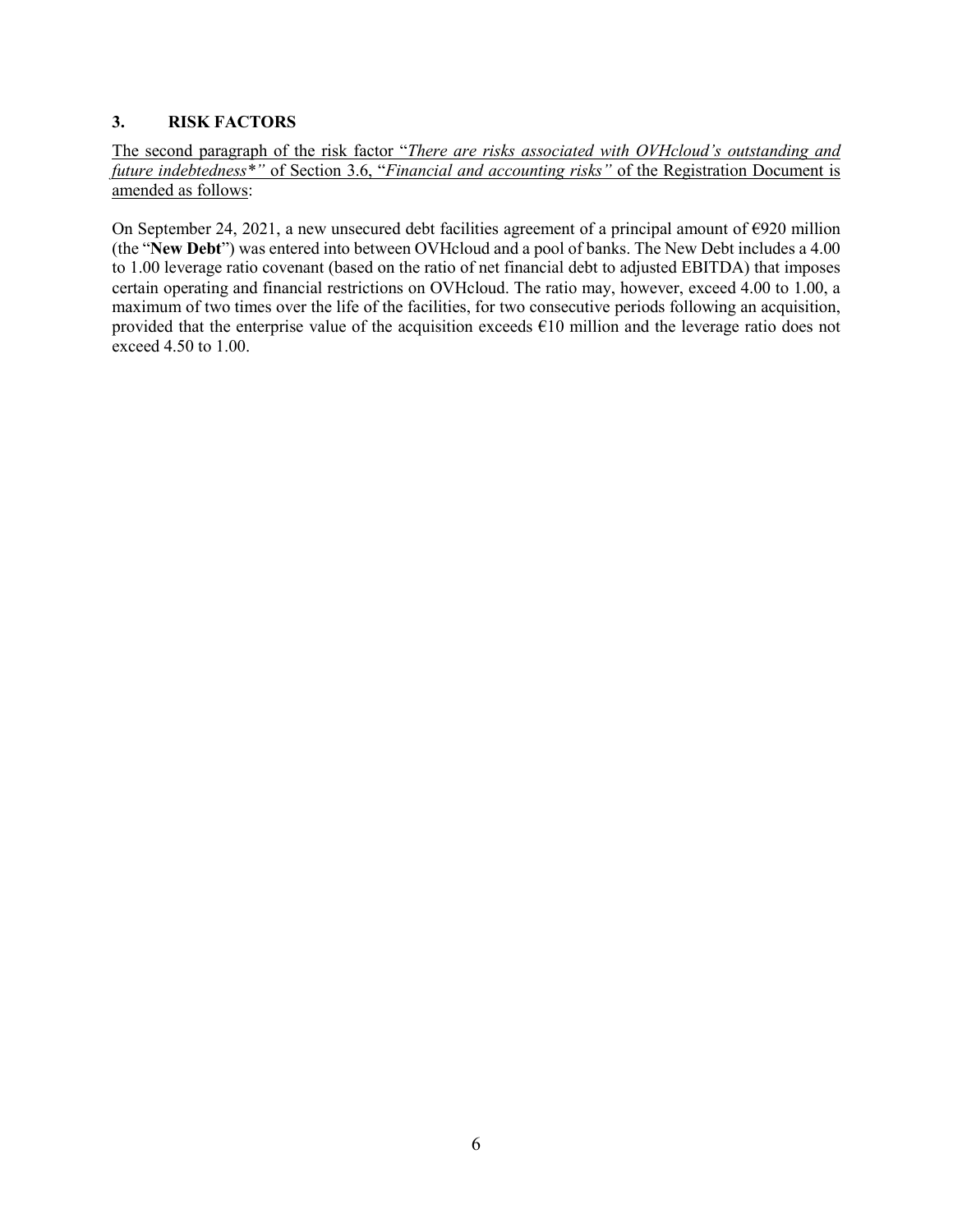## <span id="page-6-0"></span>**8. LIQUIDITY AND CAPITAL RESOURCES**

### The first three paragraphs of subsection 8.5.2, "*The refinancing*" of the Registration Document are replaced as follows:

On September 24, 2021, OVHcloud entered into a new debt facilities agreement (the "**New Debt Facilities Agreement**") with a pool of banks for a  $\epsilon$ 920 million unsecured refinancing package. The facilities are fully committed and are available to OVHcloud subject to the satisfaction of certain conditions precedent (including the completion of OVHcloud's initial public share offering). OVHcloud entered into the refinancing to take advantage of the favorable market conditions and the evolution of its credit profile in connection with its initial public offering. The release of the securities—described in Note 5.1 to the FY2018-2019-2020 consolidated financial statements, included in Chapter 18 of the Registration Document, "*Financial Information Concerning the Company's Assets and Liabilities, Financial Position, Profits and Losses*"—will take place upon the refinancing of the syndicated loan.

The credit facilities include a term loan (the "**New Term Loan**") in the amount of €500 million and a revolving credit facility (the "**New Revolving Credit Facility**") in the amount of €420 million. These amounts will be used primarily to repay in full the amounts outstanding under the Existing Facilities Agreement, as of the date on which the loans are drawn for the first time, as well as the remaining Euro private placement bonds. The New Debt Facilities Agreement provides for additional uncommitted term and revolving loans (the "**Uncommitted Facilities**") subject to meeting certain conditions.

The New Revolving Credit Facility and the Uncommitted Facilities will be made available to OVHcloud and any of its wholly-owned subsidiaries which will have acceded to the New Debt Facilities Agreement as borrower (the "**Additional Borrowers**"). The obligations of the Additional Borrowers will be guaranteed by OVHcloud and any Additional Borrower will have to guarantee the obligations of OVHcloud and the other Additional Borrowers (subject to customary limitation language).

A description of the features of this refinancing is provided in Section 8.5.2, "*The refinancing*" of the Registration Document.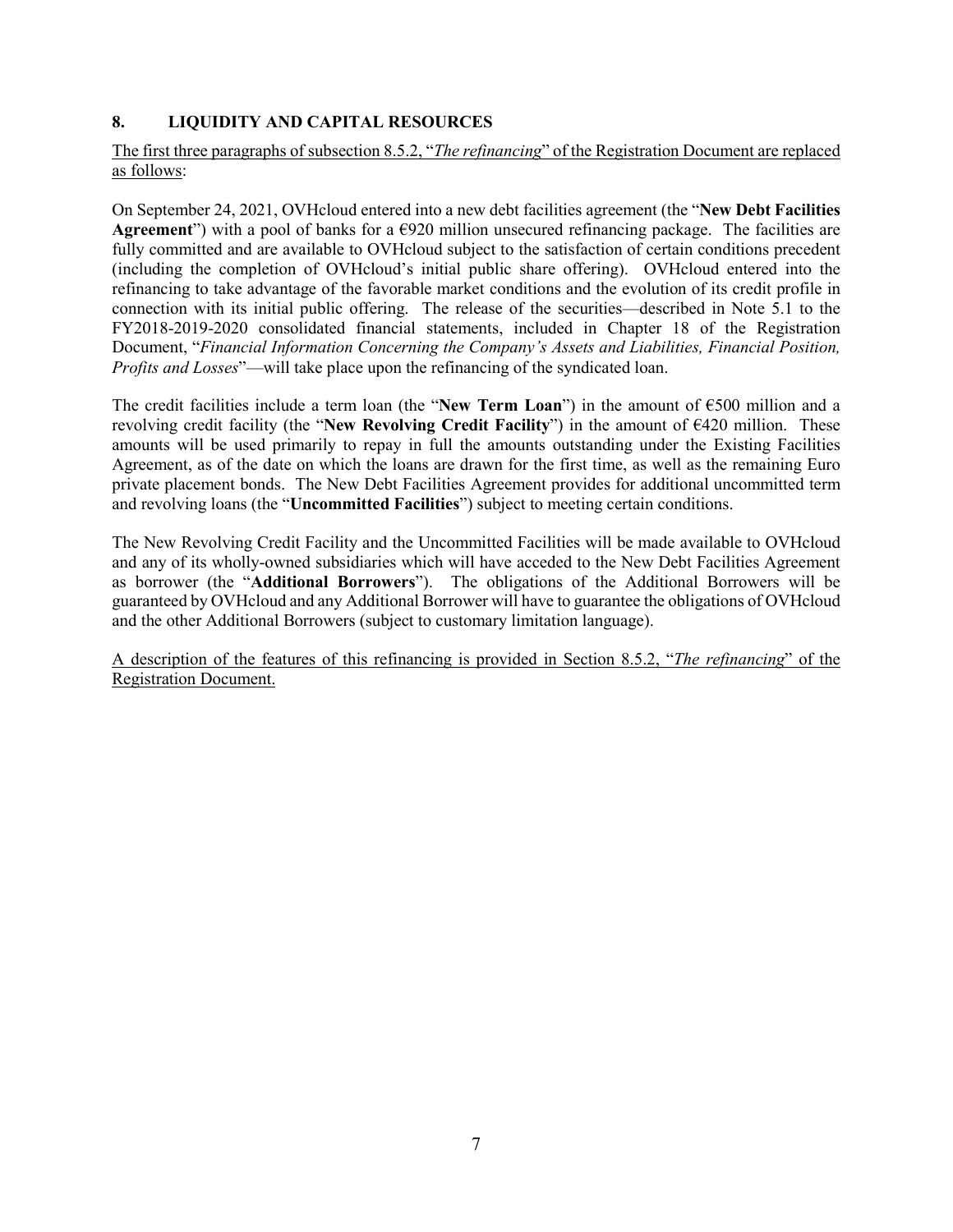### <span id="page-7-0"></span>**10. TREND INFORMATION**

The last paragraph of the subsection, "*Growth prospects for FY2022*" in Section 10.3, "*Medium-term prospects*" of the Registration Document (p. 124 of the English translation of the Registration Document) is replaced as follows:

OVHcloud expects that its initial public offering will include a primary share issuance component in the amount of approximately €350 million. This capital increase and the refinancing described in Chapter 8, "*Liquidity and Capital Resources*" of the Registration Document, should result in a leverage ratio (net financial debt to adjusted EBITDA) of less than 1.5 immediately after OVHcloud's initial public offering.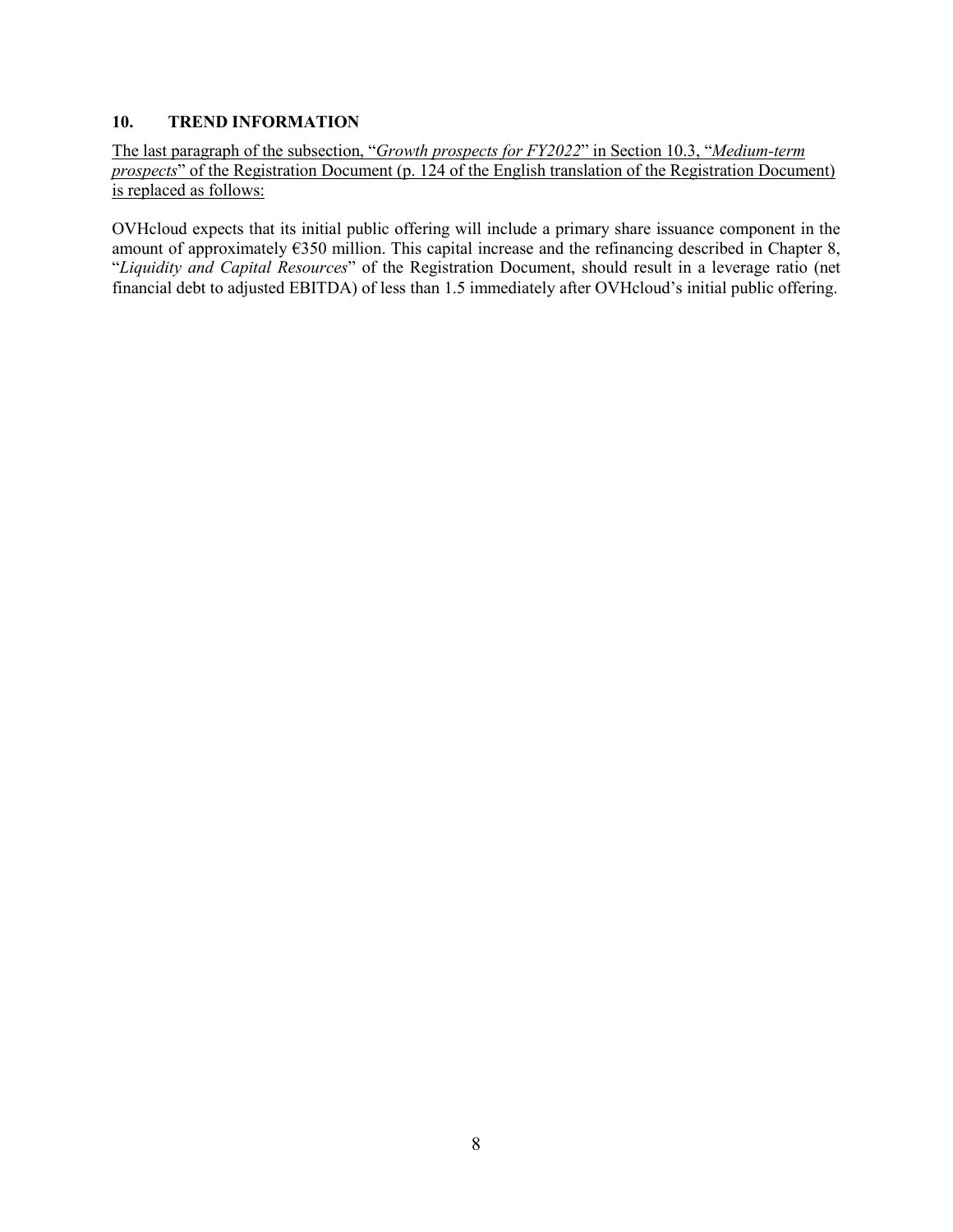### <span id="page-8-0"></span>**11. PROFIT FORECASTS OR ESTIMATES**

Chapter 11, "*Profit forecasts or estimates*" of the Registration Document is replaced in its entirety as follows:

*The following discussion presents estimates for some key indicators of OVHcloud for the fiscal year ending August 31, 2021.*

### <span id="page-8-1"></span>**11.1 Basis of preparation of estimated financial data**

The Group's estimated financial data for the year ending August 31, 2021 have been prepared using a process similar to that normally used to prepare the Group's consolidated financial statements.

As of the date of this document, the consolidated financial statements for the year ended August 31, 2021 have not been approved by the Board of Directors of the Company and will be done so in accordance with the regulatory timetable for publication of the annual financial report around the middle of November; this publication date will be available on the Company's website as of the date of settlement-delivery of the offer. This information is not derived from consolidated financial statements that have been approved by the company.

The estimated financial data presented in this Chapter 11 may differ from that derived from the consolidated financial statements, in particular with respect to their verification.

These estimated financial data have been prepared using the accounting principles and methods that will be applied by the Group for the preparation of its consolidated financial statements for the year ending August 31, 2021, based on the IFRS standards and interpretations published by the International Accounting Standards Board (IASB) as adopted in the European Union and mandatorily applicable on September 1st, 2020.

This estimated financial data should be read in conjunction with the accounting policies set out in the consolidated financial statements for the years ended August 31, 2020, 2019 and 2018 included in Chapter 18 of the Registration Document. The estimate of earnings has been determined and prepared on a basis comparable to historical financial information and in accordance with the Group's accounting policies.

#### <span id="page-8-2"></span>**11.2 Estimated financial data for the year ending August 31, 2021**

Based on the information available as of the date of this Supplement to the Registration Document, OVHcloud's consolidated revenue for FY2021 is estimated to be  $\epsilon$ 663 million, compared to  $\epsilon$ 632 for FY2020. Revenue for FY2021 was impacted by €28.1 million by the Strasbourg fire, including €5.2 million in credit notes for interrupted services that were billed to customers in March and April 2021,  $\epsilon$ 2.9 million of revenues for services that it was unable to provide and did not bill, and €20.0 million in vouchers for free services following the Strasbourg fire used as of August 31, 2021 (*see Section 7.6.1, "Impact of the Strasbourg fire" of the Registration Document*). €7.8 million of free service vouchers remain outstanding as of August 31, 2021.

OVHcloud's estimated revenues for FY2021 represents a growth rate of 4.9% compared to FY2020, taking into account the impact of the Strasbourg fire. Excluding the  $E28.1$  million impact of the Strasbourg fire mentioned below, the growth rate of revenue would have been 9.4%. This growth rate was also impacted by a negative exchange rate effect and specific factors related to the American entities in FY2020. These factors accounted for approximately 0.7 point and 1.9 point, respectively, of revenue growth in FY2021 (*see Section 7.6.2, "Revenue" of the Registration Document*).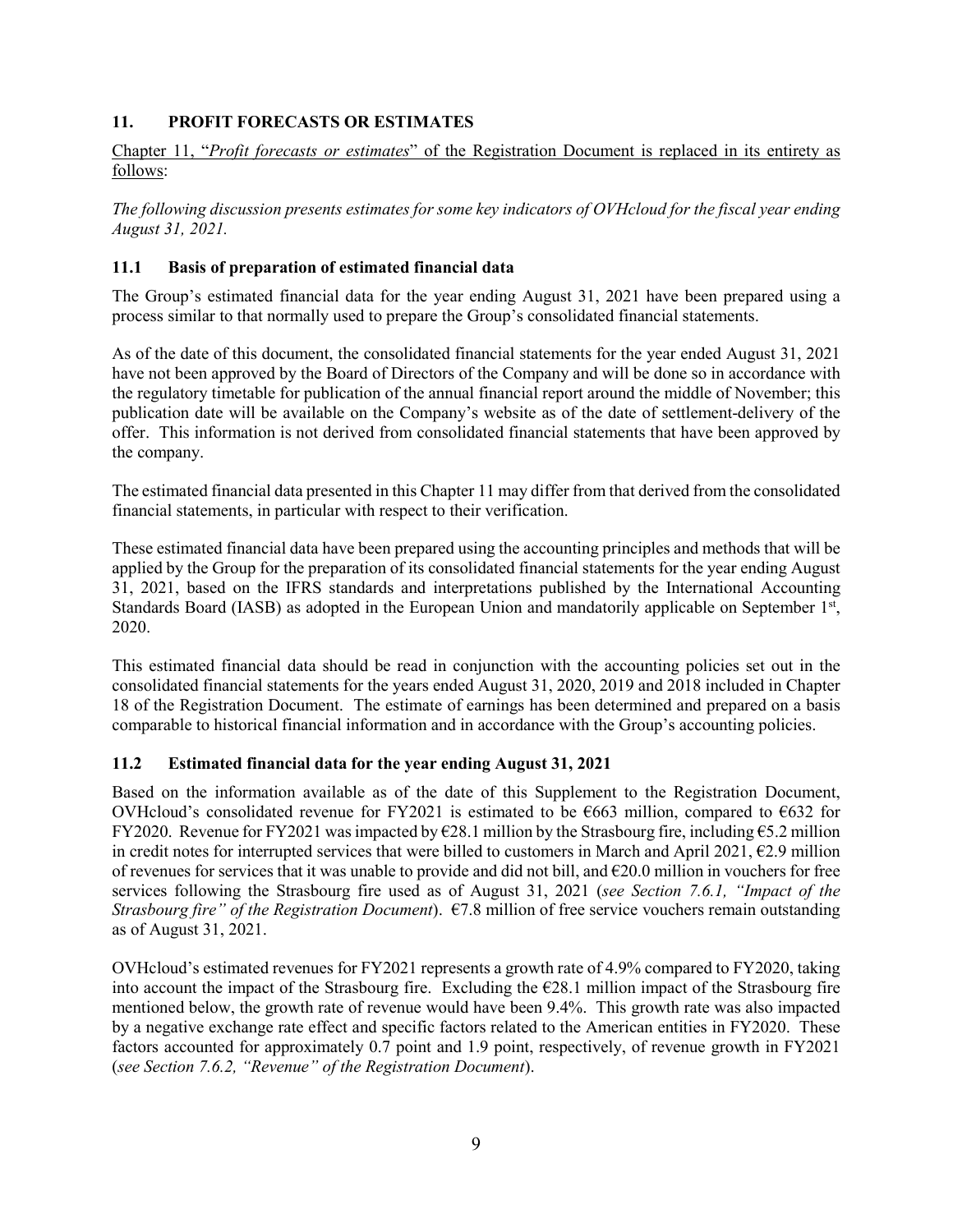From an operational point of view, apart from the specific factors described above, OVHcloud achieved a good commercial performance over FY2021, confirming the trends already observed over the first nine months of the fiscal year, with an increase in ARPAC (excluding the direct impact of the fire in Strasbourg) and net growth in the number of average customers at a comparable scope over the fiscal year in all three segments (in particular in Public Cloud)

Public Cloud, which is the main contributor to growth, will see its share of Group revenue increase to a level above 14% (compared with 13% in FY 2020).

Private Cloud is the segment most impacted by the credit notes and vouchers following the fire in Strasbourg and should see its contribution decrease compared to FY 2020. However, performance in the last quarter benefited from low customer attrition despite this event and a continued improvement in ARPAC.

The Web cloud and other segment maintained a relatively stable contribution to revenues compared to the previous year.

France showed lower growth than that of the other geographical segments, illustrating the greater exposure to the impact of the Strasbourg fire and the international development of the business. Growth in the Rest of the World segment continues to be impacted by specific factors related to the U.S. entities in FY2020 (*see Section 7.6.2, "Revenue" of the Registration Document*).

The revenue retention rate is lower than that of previous years, FY2021 revenues having been negatively impacted by the credit notes and vouchers related to the Strasbourg fire. The revenue retention rate for FY2021 is approximately 100%. As such, it is not fully representative of customer retention performance, as the Group suffered relatively low customer attrition following the fire in Strasbourg. Excluding the impact of the credit notes and vouchers relating to the Strasbourg fire, OVHcloud estimates that its revenue retention rate would have been around 103%, *i.e.*, the same level as that of FY2020.

The adjusted EBITDA margin for FY2021 is estimated to be between 38% and 40% of revenues. After deducting share-based compensation expenses and expenses resulting from the deferral of earn-outs, the current EBITDA margin for the same period is estimated to be between 35% and 37% of revenues.

The decrease in the current EBITDA margin between FY2020 and FY2021 is explained primarily by :

- The effect of the impacts of the Strasbourg fire on revenue (described above). Expenses directly related to the Strasbourg incident, as well as income from the lump sum indemnity provided by the Group's insurers, are recognized as other non-recurring operating income and expenses and therefore do not affect the current EBITDA margin.
- An increase charges for share-based payments compared to FY2020, due primarily to the accelerated vesting mechanism of the Group's free share allocation plan (see Note 4.27 to the consolidated financial statements for the years ended August 31, 2020, 2019 and 2018 and Note 4.18 to the interim financial statements as of and for the nine months ended May 31, 2021, included in Chapter 18 of the Registration Document), as the Company's initial public offering was considered probable as of August 31, 2021.

Current EBITDA margin and adjusted EBITDA margin were impacted by an increase in sales and marketing costs as a percentage of revenue, consistent with OVHcloud's business strategy, partially compensated for by better absorption of direct costs and general and administrative expenses. With respect to the development of new products, the Group also capitalized more personnel costs over the course of FY2021 compared to FY2020.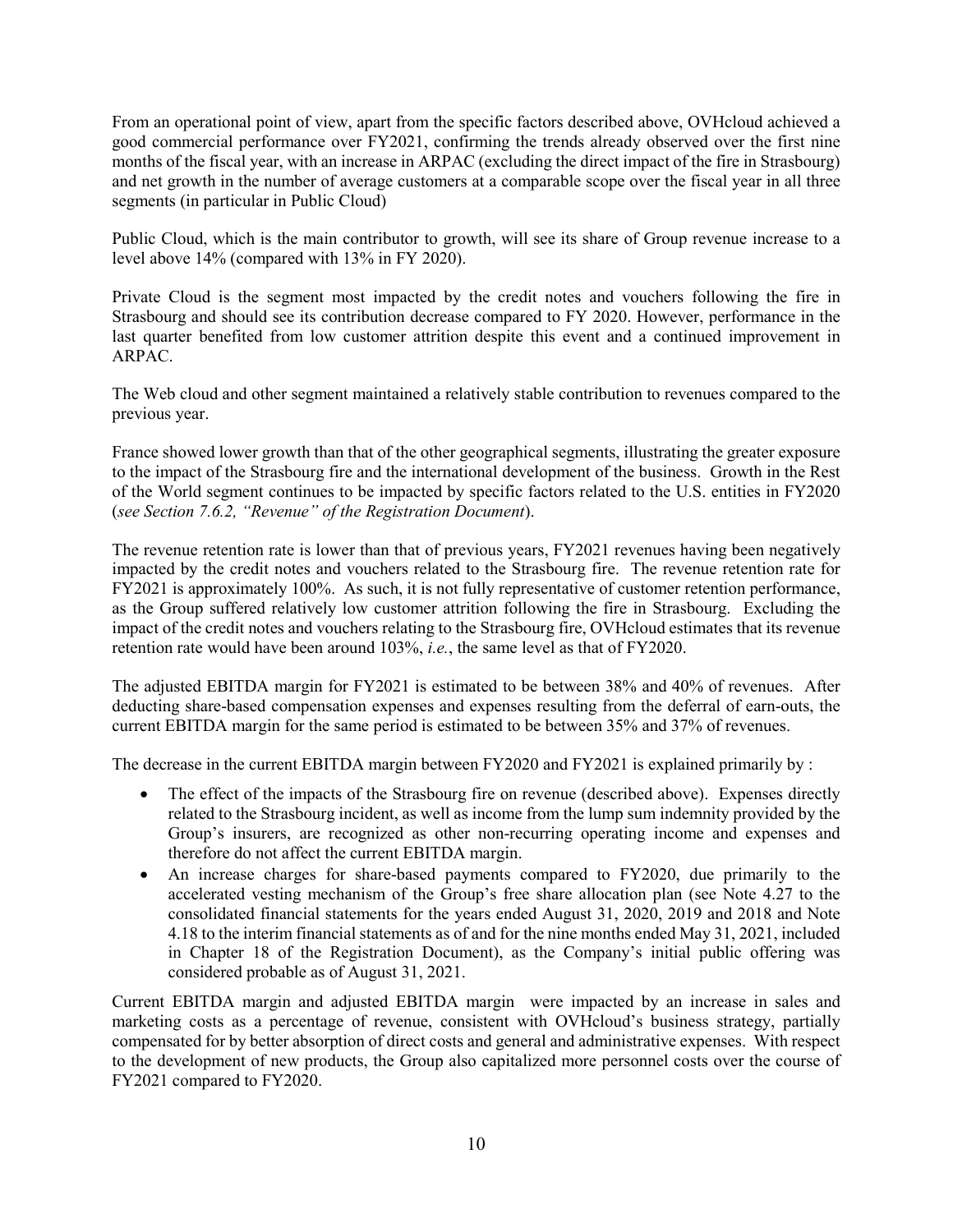Adjusted for the effect of the impacts of the Strasbourg fire on revenue and the increase of share-based compensation expenses, current EBITDA margin remained relatively stable as a percentage of revenue, as adjusted for the effects of the Strasbourg fire.

The growth in revenues led to a mechanical increase in the amount of customer receipts, most of which are paid in advance at the time the service is initiated. As a result, the change in working capital is expected to provide positive cash flow estimated at more than €5 million for FY2021 (excluding, as of August 31, 2021, the insurance receivable of  $\epsilon$ 58 million). With regard to capex, the level is expected to be in the following ranges for FY2021:

- between 16% and 20% of revenues for recurring capex (investments related to the Strasbourg fire are not included in recurring capex); and
- between 30% and 34% of revenues for the growth capex, including certain investments related to the Strasbourg fire and the investments of the hyper-resilience plan adopted following the fire.

Net financial debt as of August 31, 2021 (excluding lease rights-of-use under IFRS 16) is expected to be €656.1 million.

### <span id="page-10-0"></span>**11.3 Report of the statutory auditors on the profit forecast (current EBITDA) relating to the financial year ended on August 31, 2021**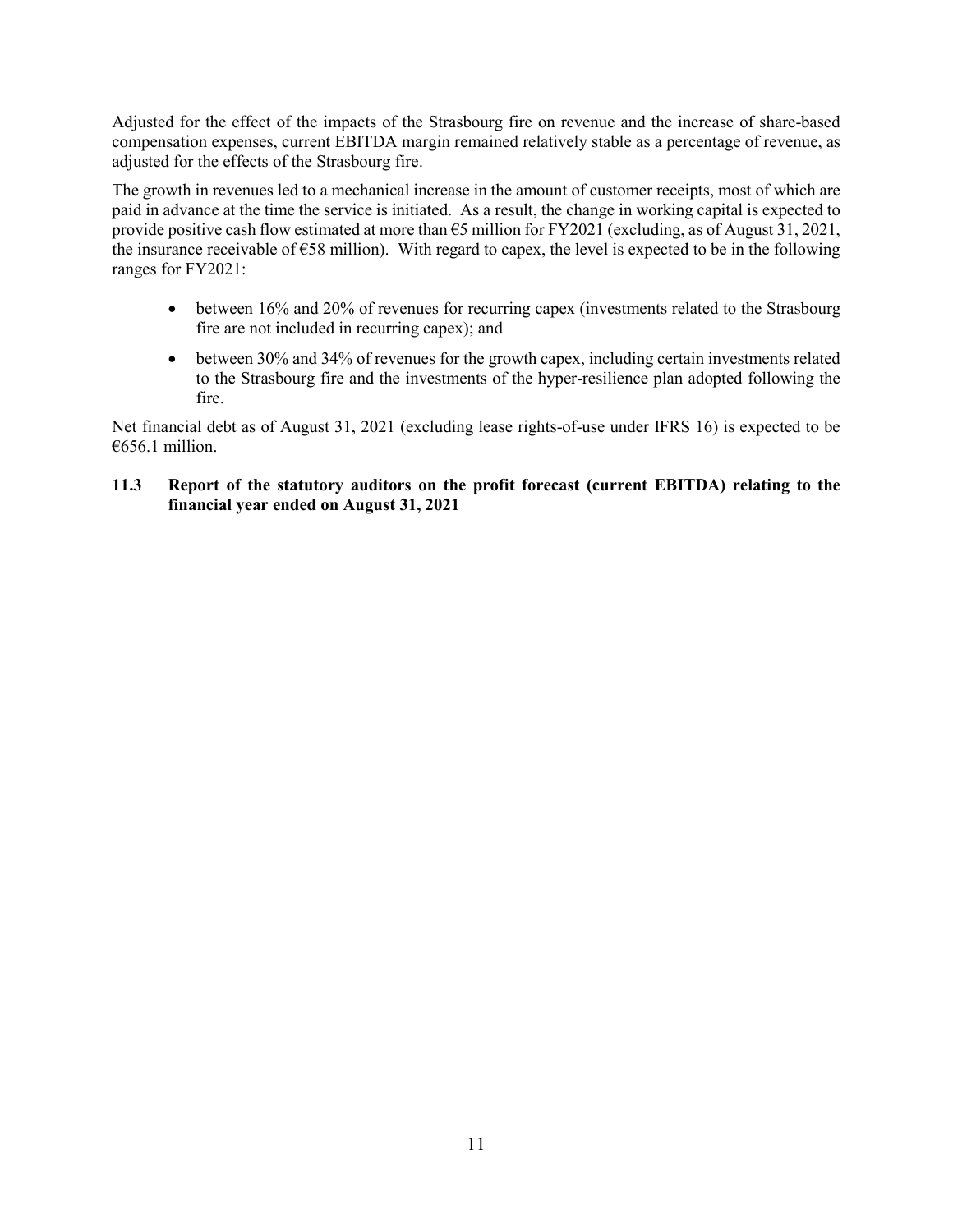*Statutory auditors' report on the profit estimates (current EBITDA) for the year ended 31 August 2021.*

*This is a free translation into English of the statutory auditors' report issued in the French language and is provided solely for the convenience of English speaking readers. This report should be read in conjunction with, and is construed in accordance with, French law and professional standards applicable in France.*

To the Chief executive,

In our capacity as Statutory Auditors of your company and in response to your request, we hereby report to you on the profit estimates (current EBITDA) of OVH Groupe S.A. (the "Company") for the period from 1 September 2020 to 31 August 2021 set out in section 11 of the supplement to the registration document.

It is your responsibility to compile the profit estimates, in accordance with the requirements of Commission Regulation (EU) n°2017/1129 1129 supplemented by Commission Delegated Regulation (EU) n°2019/980 and ESMA's recommendations on profit estimates.

It is our responsibility to express an opinion, based on our work, as to the proper compilation of these estimates.

We performed the work that we deemed necessary according to the professional guidance of the French Institute of Statutory Auditors ("CNCC") applicable to such engagement. Our work included an assessment of procedures undertaken by management to compile the profit estimates as well as the implementation of procedures to ensure that the accounting policies used are consistent with the policies to be applied by the Company for the preparation of the definitive financial statements for the year ended 31 August 2021. Our work also included gathering information and explanations that we deemed necessary in order to obtain reasonable assurance that the profit estimates have been properly compiled on the basis stated.

Since the profit estimates may be affected by facts or events discovered or occurring after this report is issued, the final financial statements could differ from the estimates presented and we do not express an opinion as to whether the actual results achieved will correspond to those shown in the profit estimates.

In our opinion:

a) the profit estimates have been properly compiled on the basis stated; and

b) the basis of accounting used for the preparation of the profit estimates is consistent with the accounting policies to be applied by the Company for the preparation of its consolidated financial statements for the year ended 31 August 2021.

This report has been issued solely for the purposes of:

- − the approval of the supplement to the registration document by the AMF,
- and, the admission to trading on a regulated market, and/or a public offer, of securities of the Company in France and in other EU member states in which the prospectus approved by the AMF would be notified;

and cannot be used for any other purpose.

The statutory auditors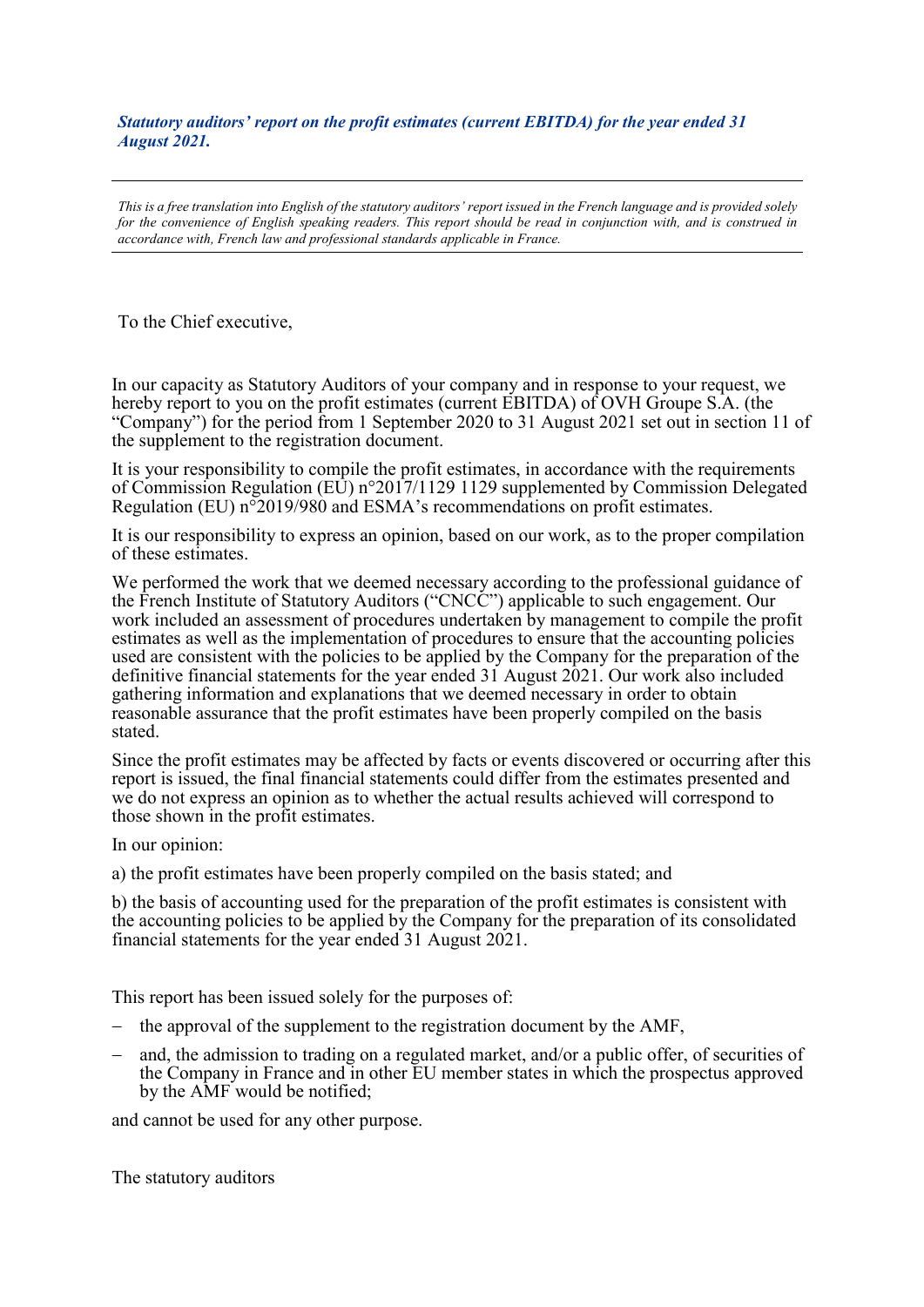French original signed by

Paris La Défense, October 4, 2021

Neuilly sur Seine, October 4, 2021

KPMG Audit<br>Département de KPMG S.A.

Grant Thornton *Département de KPMG S.A. Membre français de Grant Thornton international*

Jacques Pierre François Bloch Vincent Papazian Pascal Leclerc<br>
Associé Associé Associé Associé *Associé Associé Associé Associé*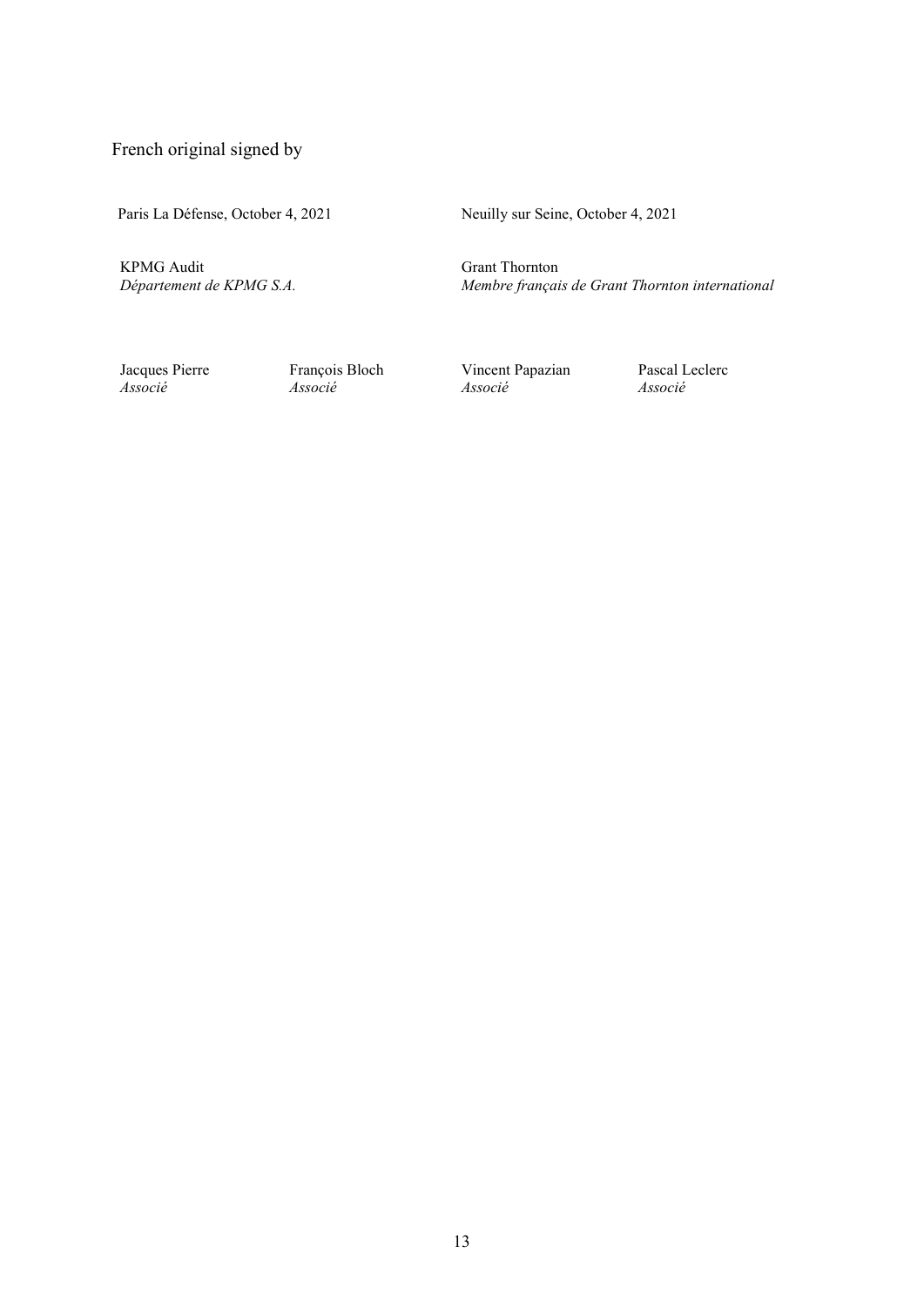### <span id="page-13-0"></span>**12. ADMINISTRATIVE, MANAGEMENT AND SUPERVISORY BODIES AND MANAGEMENT**

Subsection a) of Section 12.1, "*Composition of management and supervisory bodies*" of the Registration Document is completed with the following information:

#### *Composition of the Board of Directors*

The Company has submitted the appointment of Sophie Stabile as director to a general meeting to be held before the date of admission of the Company's shares to trading on the regulated market.

Sophie Stabile is the Group Financial Officer of Lagardère. She began her career holding several positions with Deloitte, before holding various management positions within the Accor group through 2018. In particular, she held the position of Managing Director of HotelsServices France and Switzerland before being appointed to the position of Group Finance Officer and a member of the executive committee of Accor. She is a graduate of the École Supérieure de Management and Finance.

Information concerning the appointments and positions held by Sophie Stabile are listed below.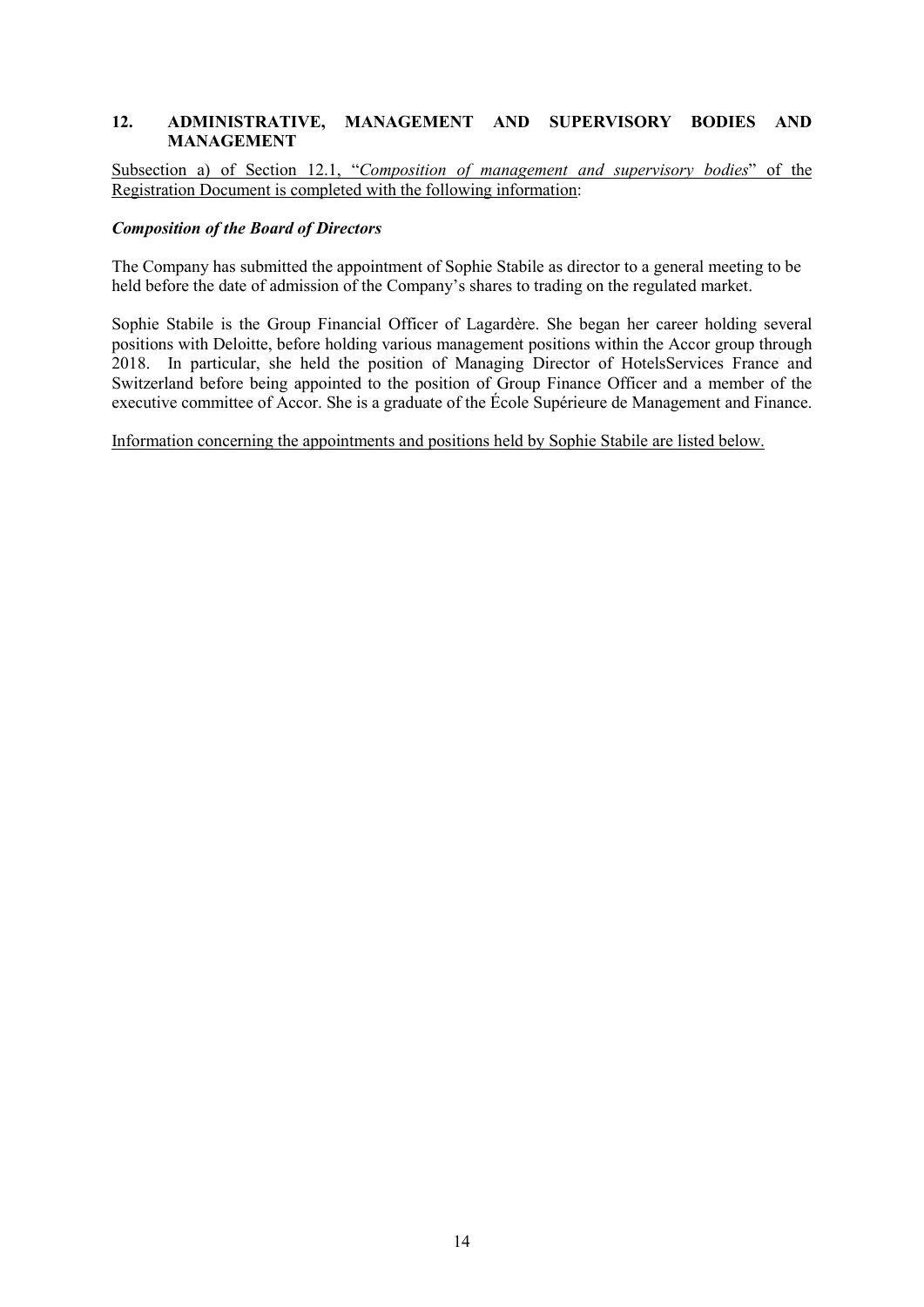| Name              | <b>Nationality</b> | <b>Business</b><br>address               | <b>Expiration</b><br>date of term<br>of office                                                                                               | Main<br>position<br>within the<br>Company | Number of<br>officer<br>positions<br>currently<br>held in<br>other listed<br>companies | Independent<br>director (as<br>defined in<br>the AFEP-<br><b>MEDEF</b><br>Code) | Positions (as director or<br>otherwise) held outside the<br>Company during the last 5<br>years                                                                                                                                                                                                                                                                                                                                                                                                                                                                                                                                                                                                                                                                                                                                                                                                                                                                                                                                                                                                                                                                                           |
|-------------------|--------------------|------------------------------------------|----------------------------------------------------------------------------------------------------------------------------------------------|-------------------------------------------|----------------------------------------------------------------------------------------|---------------------------------------------------------------------------------|------------------------------------------------------------------------------------------------------------------------------------------------------------------------------------------------------------------------------------------------------------------------------------------------------------------------------------------------------------------------------------------------------------------------------------------------------------------------------------------------------------------------------------------------------------------------------------------------------------------------------------------------------------------------------------------------------------------------------------------------------------------------------------------------------------------------------------------------------------------------------------------------------------------------------------------------------------------------------------------------------------------------------------------------------------------------------------------------------------------------------------------------------------------------------------------|
| Sophie<br>Stabile | French             | 4 rue de<br>Presbourg,<br>75016<br>Paris | General<br>Shareholders'<br>Meeting held<br>to approve<br>the financial<br>statements<br>for the fiscal<br>year ending<br>August 31,<br>2025 | Independent<br>director                   | Independent<br>director and<br>chairman of<br>the audit<br>committee<br>of Sodexo      | $\mathbf X$                                                                     | (as officer<br>Positions<br>or<br>otherwise) held at the date of<br>this Supplement to<br>the<br><b>Registration Document:</b><br>Within the Group:<br>N/A<br>Outside the Group:<br>Group Finance Officer of<br>Lagardère<br>director<br>Independent<br>and<br>of<br>chairman<br>the<br>audit<br>committee of Sodexo<br>Independent director<br>and<br>chairman of the appointment<br>committee of BpiFrance<br>Treasurer and director of the<br>Institut<br>Français<br>des<br>administrateurs<br>Gérante of Révérence EURL<br>(investment and consulting<br>company (since 2018))<br>Positions (as officer or<br>otherwise) during the last five<br>years that are no longer held:<br>Within the Group:<br>N/A<br>Outside the Group:<br>Chairman of the supervisory<br>board (conseil de surveillance)<br>of Orbis<br>Member of the board of<br>directors of Ingenico<br>of<br>Directrice<br>Générale<br>HotelsServices France<br>and<br>Switzerland<br>Directrice Financière and<br>member of the comité exécutif<br>of Accor<br>Member of the supervisory<br>board (conseil de surveillance)<br>of<br>Unibail-Rodamco-<br>Westfield<br>Independent director of BPI<br>Investissement |
|                   |                    |                                          |                                                                                                                                              |                                           |                                                                                        |                                                                                 | Member of the supervisory<br>board (conseil de surveillance)<br>of Altamir                                                                                                                                                                                                                                                                                                                                                                                                                                                                                                                                                                                                                                                                                                                                                                                                                                                                                                                                                                                                                                                                                                               |

The Board of Directors has evaluated the independence of Sophie Stabile with respect to the criteria in the AFEP-MEDEF Code, to which the Company intends to comply as of its initial public offering, and has concluded that she was independent, as summarized in the table below.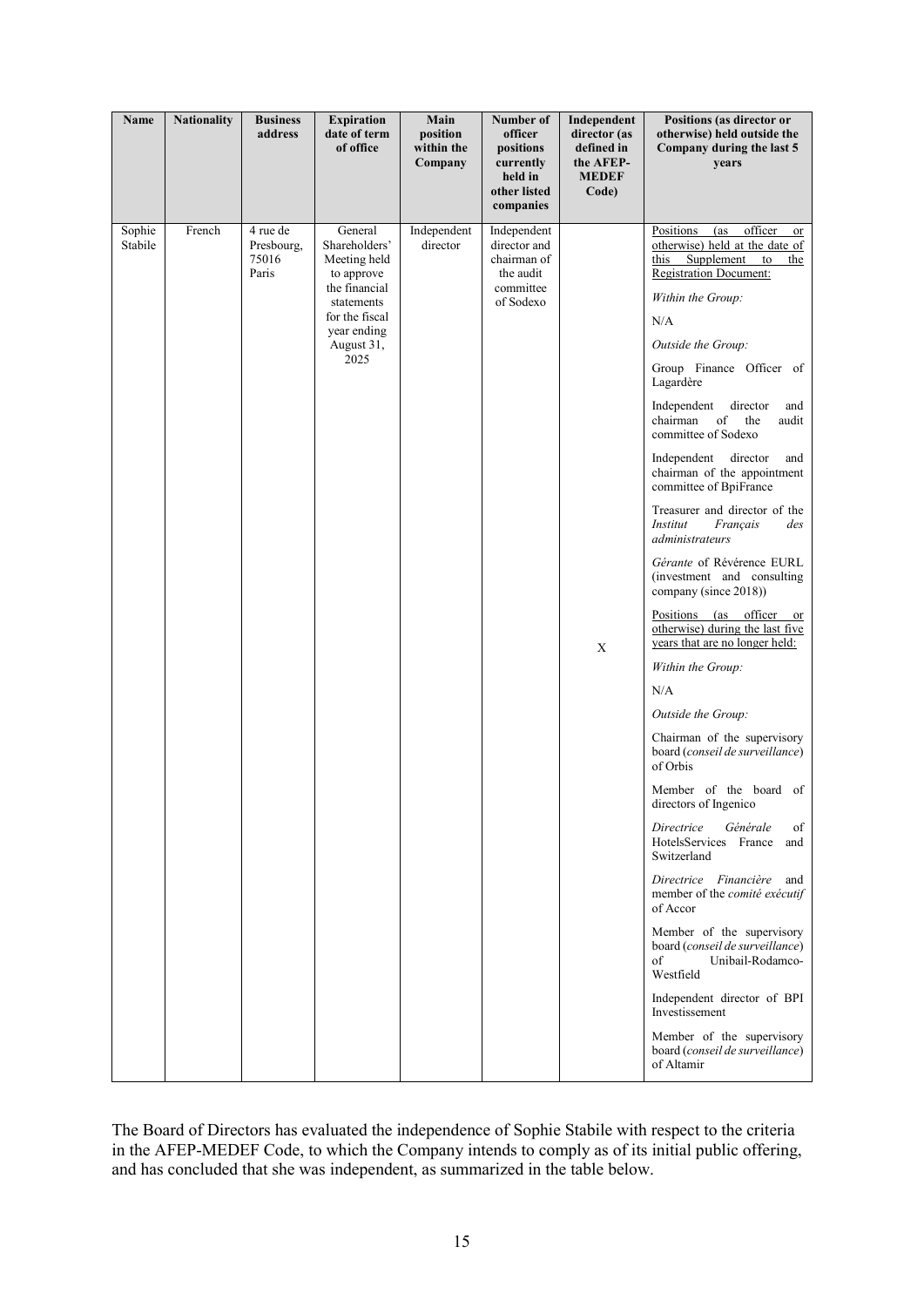| <b>Independence of Directors</b>                                                                                                                                                                    | <b>Sophie Stabile</b> |
|-----------------------------------------------------------------------------------------------------------------------------------------------------------------------------------------------------|-----------------------|
| Criterion 1: Not to be or have been an employee or corporate officer<br>during the previous five years                                                                                              |                       |
| Criterion 2: Not to hold conflicting positions                                                                                                                                                      | V                     |
| Criterion 3: Not to have significant business relationships                                                                                                                                         | V                     |
| Criterion 4: Not to have any close family ties with a corporate officer                                                                                                                             | N                     |
| Criterion 5: Not to have been an auditor of the Company during the<br>previous five years                                                                                                           | N                     |
| Criterion 6: Not be a director of the Company for more than 12 years                                                                                                                                |                       |
| Criterion 7: Status of the non-executive director executive officer:<br>may not receive variable compensation in cash or securities or any<br>compensation linked to the performance of the Company |                       |
| Criterion 8: Status of the significant shareholder: may not participate<br>in the control of the Company                                                                                            | ٦                     |
| Independent director under the AFEP-MEDEF Code criteria                                                                                                                                             | Yes                   |

*In this table: "" signifies that an independence criterion is satisfied and "" signifies that an independence criterion is not satisfied.* 

This appointment completes the composition of the Company's Board of Directors, as contemplated in the Registration Document.

As a result, as from its initial public offering, the Company will have a Board of Directors comprised of 9 members, of whom 4 were nominated by the Klaba family: Octave Klaba (*Président*), Miroslaw Klaba, Henryk Klaba and Michel Paulin (*Directeur général*), as well as 5 independent directors (Bernard Gault (*administrateur référent*), Isabelle Tribotté, Corinne Fornara, Diana Einterz and Sophie Stabile) (*i.e.*, a majority of independent directors).

The Board of Directors will include 4 women out of its 9 members, *i.e.*, greater than the 40% minimum required by law.

The Company has decided to submit to the vote of its General Shareholders' Meeting to be held prior to the admission of the Company's shares to trading on the regulated market of Euronext Paris, a proposed modification of the term of office of the directors in order to allow for the staggered renewal of the terms of office of the directors, subject to the admission of the Company's shares to trading on the regulated market of Euronext Paris. As a result, the duration of the appointments of the directors would be as follows:

- Miroslaw Klaba: 1 year, *i.e.*, until the end of the annual ordinary general meeting held to approve the financial statements for the financial year ending August 31, 2022;
- Isabelle Tribotté: 1 year, *i.e.*, until the end of the annual ordinary general meeting held to approve the financial statements for the financial year ending August 31, 2022;
- Henryk Klaba: 2 years, *i.e.*, until the end of the annual ordinary general meeting held to approve the financial statements for the financial year ending August 31, 2023;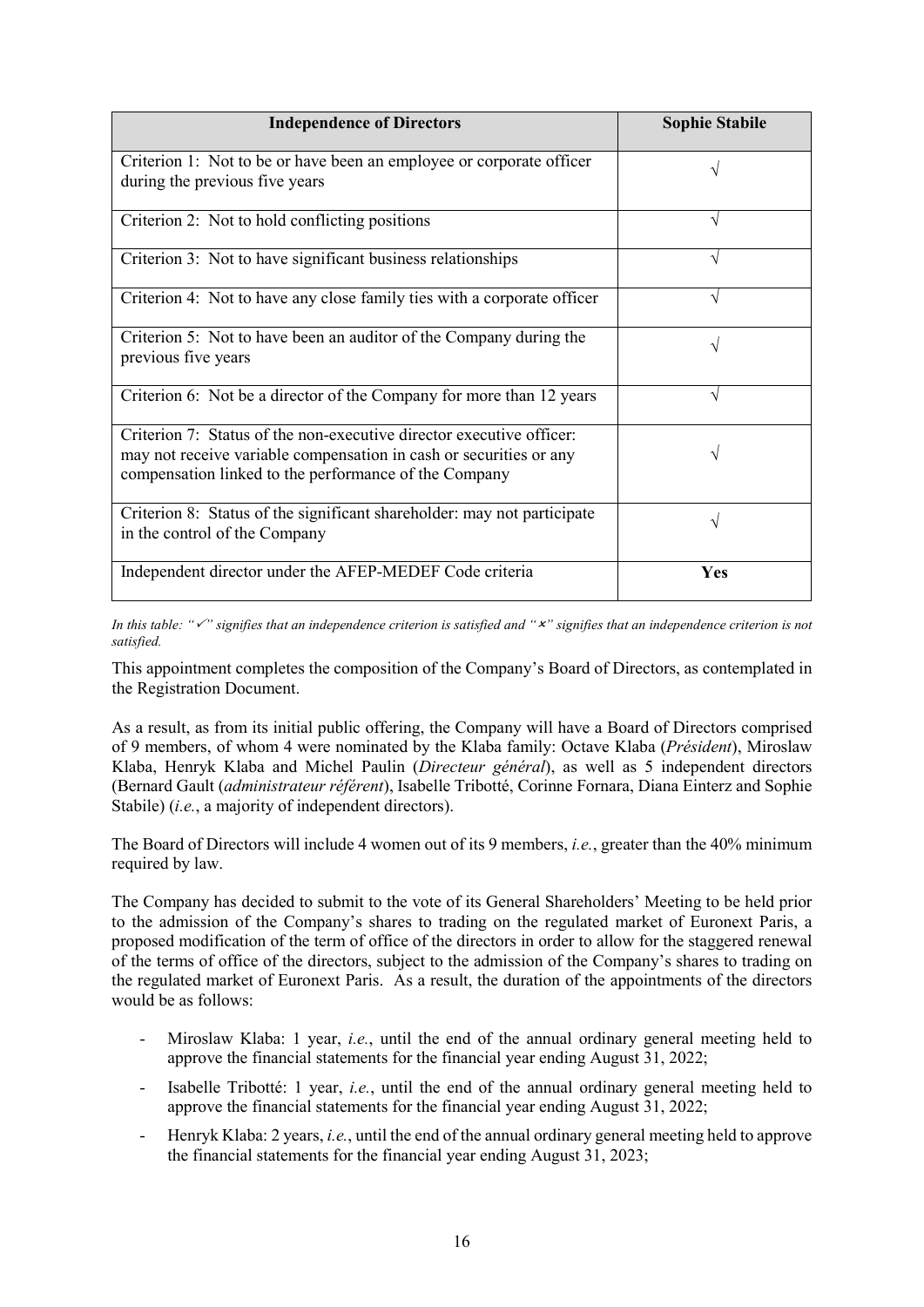- Sophie Stabile: 2 years, *i.e.*, until the end of the annual ordinary general meeting held to approve the financial statements for the financial year ending August 31, 2023;
- Corinne Fornara: 3 years, *i.e.*, until the end of the annual ordinary general meeting held to approve the financial statements for the financial year ending August 31, 2024;
- Bernard Gault: 3 years, *i.e.*, until the end of the annual ordinary general meeting held to approve the financial statements for the financial year ending August 31, 2024; and
- Diana Einterz: 3 years, *i.e.*, until the end of the annual ordinary general meeting held to approve the financial statements for the financial year ending August 31, 2024;

the terms of office of Michel Paulin and Octave Klaba remain unchanged.

In addition, two directors representing the employees will be appointed within six months of the initial public offering.

### *Shares held*

As of the date of this Supplement to the Registration Document, directors must hold, in accordance with the Board of Directors' internal regulations, a minimum of 1,000 shares and will have a period of six months from the date of their appointment to acquire these shares.

As of the date of this Supplement to the Registration Document, none of the directors intended to hold such office as of the date of admission of the Company's shares to trading on the regulated market of Euronext Paris, holds directly or indirectly shares of the Company, with the exception of Octave Klaba, Miroslaw Klaba and Henryk Klaba, who are direct and indirect shareholders of the Company as indicated in Chapter 16 "*Major shareholders*" of the Registration Document, Mr. Bernard Gault who holds 46,150 Class A Preferred Shares and 1 Class C Preferred Share, and Mr. Michel Paulin, who is a direct and indirect shareholder of the Company and holds 861,562 Ordinary Shares and 92,592 shares of the company MANOVH.

#### *Non-voting members of the Board of Directors*

It is expected that Karim Saddi and Jean-Pierre Saad will be appointed as non-voting members of the Board of Directors as of the completion of the initial public offering. The non-voting members of the Board of Directors will not be compensated and will participate in the work of Board of Directors without voting rights. They will not, at this stage, have specific assignments.

Karim Saddi is Co-Chairman and Managing Director of TowerBrook, Co-Chairman of the Portfolio Committee and a member of the Management Committee. Mr. Saddi was a member, and later a partner, of Soros Private Equity. Prior to that, he was a member of the mergers, acquisitions and restructurings department of Morgan Stanley Dean Witter in London and Los Angeles. Karim Saddi is a graduate of HEC Paris.

Jean-Pierre Saad joined KKR in 2008 and is currently a partner in the Private Equity department in London and a member of the European Private Equity platform where he leads the Technology - Media – Telecommunications divisions. He is also a member of the European Private Equity Investment Committee, the Portfolio Management Committee and KKR's Investment Committee for Next Generation Technologies. He led KKR's investments in Cegid, Devoteam, Masmovil, Exact, OVH, SoftwareONE and United Group and was previously involved in NXP Semiconductors, Acteon, Van Gansewinkel and Legrand. He currently sits on the board of directors of Cegid, Castillon (Devoteam), Masmovil, Exact, OVH and SoftwareONE. Prior to joining KKR, he worked in the telecom and media team of Lehman Brothers in London. Jean-Pierre Saad holds a Grande Ecole diploma from HEC Paris as well as an engineering degree with honors in computer science and communications from the American University of Beirut.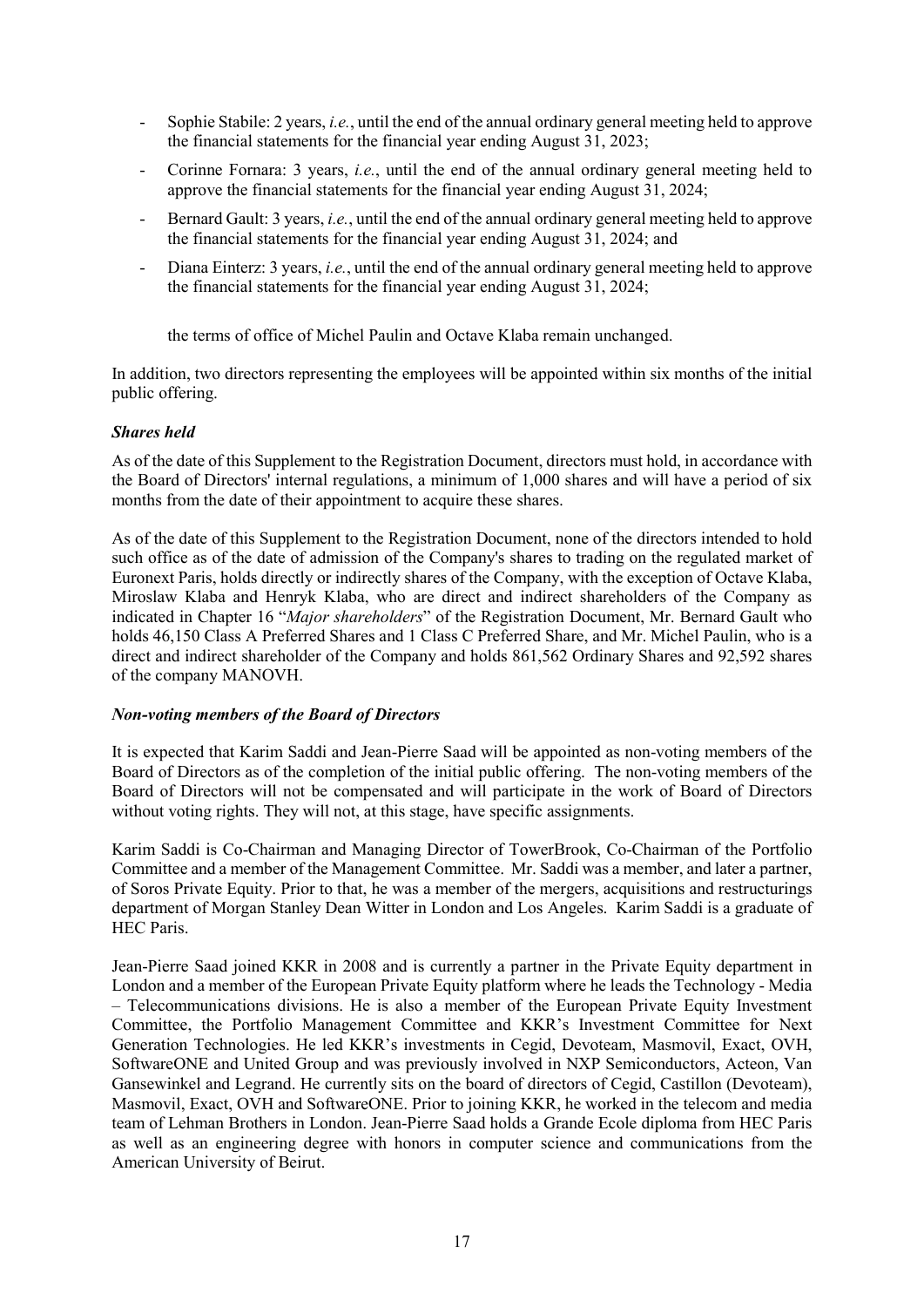| <b>Nationality</b><br><b>Name</b><br><b>Business</b><br><b>Expiration</b><br>Main<br>Number of<br>date of term<br>address<br>position<br>officer<br>of office<br>within the<br>positions<br>Company<br>currently<br>held in other<br>listed<br>companies                                                                                                                                                       | Positions (as director or<br>otherwise) held outside the<br>Company during the last 5<br>years                                                                                                                                                                                                                                                                                                                                                                                                                                                                                                                                                                                                                                                                                                                                                                                                                         |
|----------------------------------------------------------------------------------------------------------------------------------------------------------------------------------------------------------------------------------------------------------------------------------------------------------------------------------------------------------------------------------------------------------------|------------------------------------------------------------------------------------------------------------------------------------------------------------------------------------------------------------------------------------------------------------------------------------------------------------------------------------------------------------------------------------------------------------------------------------------------------------------------------------------------------------------------------------------------------------------------------------------------------------------------------------------------------------------------------------------------------------------------------------------------------------------------------------------------------------------------------------------------------------------------------------------------------------------------|
| Karim Saddi<br>1 S <sub>t</sub><br>N/A<br>French<br>General<br>Non-voting<br>Positions<br>Shareholders'<br>director<br>James's<br>Market,<br>Meeting held<br>this<br>Carlton<br>to approve<br>the financial<br>Street,<br>London<br>statements<br>SW1Y<br>for the fiscal<br>N/A<br>4AH.<br>year ending<br>United<br>August 31,<br>2025<br>Kingdom<br>(JJA)<br>Group BV<br>Holding<br>N/A<br>(Metallum)<br>Sarl | officer<br>(as<br>or<br>otherwise) held at the date of<br>Supplement to<br>the<br><b>Registration Document:</b><br>Within the Group:<br>Outside the Group:<br>Member of the Supervisory<br>Board of Talan Holding SAS<br>Director of TowerBrook<br>Capital Partners Limited<br>Director of Sabena Technics<br>Participations SAS<br>Director of EasyInvest 1 SAS<br>Member of the Supervisory<br>Board of Aernnova Aerospace<br>Corporation SA<br>Director of Canosque Holdings<br>SAS (La Maison Bleue)<br>Director of Infopro Digital<br>Director of TCP Kaporal<br>Positions (as officer<br><sub>or</sub><br>otherwise) during the last five<br>years that are no longer held:<br>Within the Group:<br>Outside the Group:<br>Director of Metallo Holdings 1<br>B.V., Metallo Holdings 2 B.V.<br>and Metallo Holdings 3 B.V.<br>Director of GSE (Luxembourg)<br>Director of Comidas Holdings 1<br>B.V. (Van Geloven) |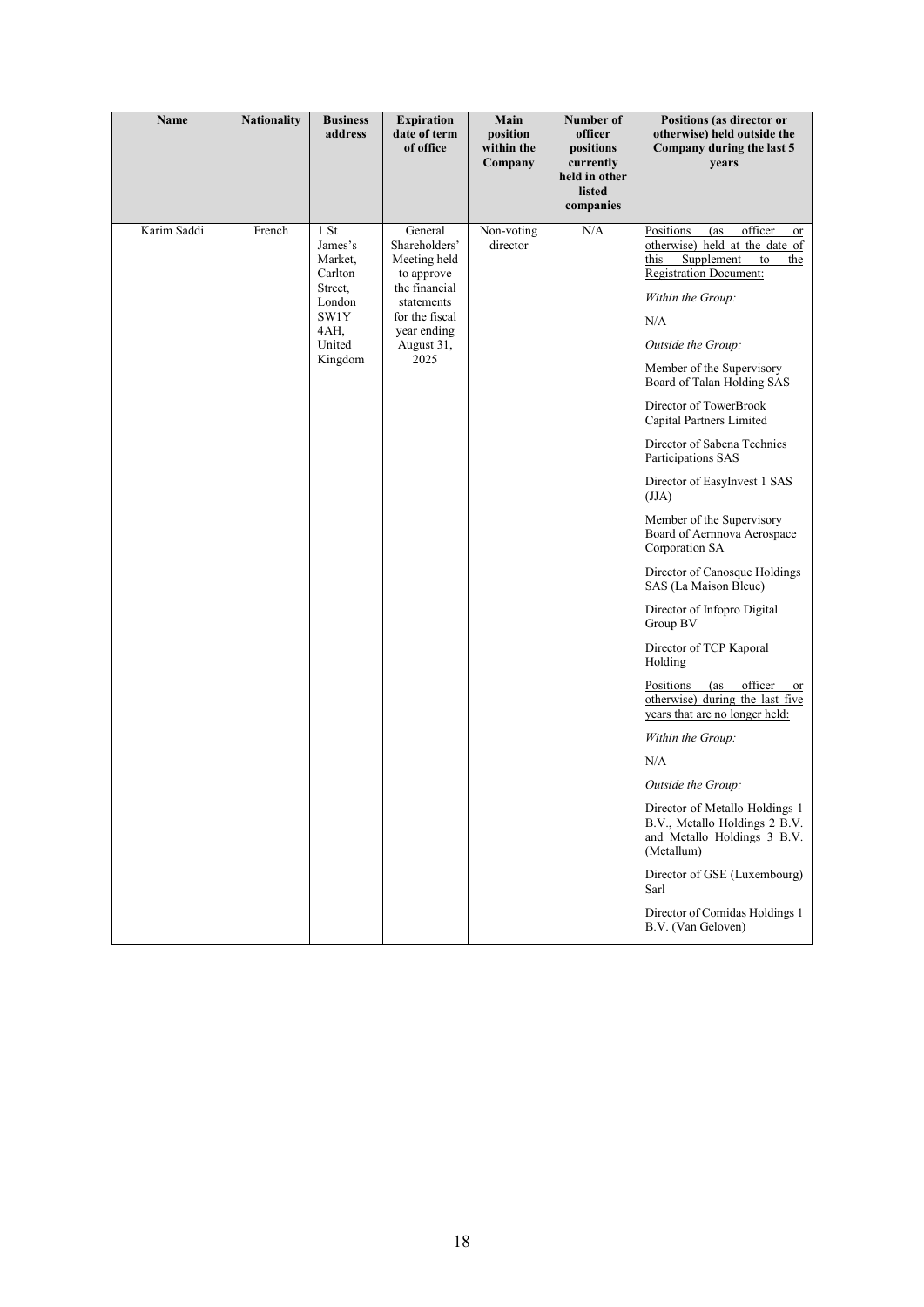### The subsection, "*Family relationships between members of the Board of Directors*" of Section 12.1, "*Composition of management and supervisory bodies*" of the Registration Document is completed as follows:

As of the date of the Registration Document, to the Company's knowledge, there are no family relationships among the non-voting members of the Board of Directors and the members of the Board of Directors or members of the Company's senior management.

### Section 12.2, "*Statements relating to the Board of Directors and Senior Management*" of the Registration Document is completed as follows:

In addition, to the best of the Company's knowledge, over the last five years (i) no conviction for fraud has been handed down against any of the non-voting members of the Board of Directors; (ii) no nonvoting member of the Board of Directors has been associated with a bankruptcy, receivership, liquidation or placement of companies under judicial administration; (iii) no official public incrimination and/or sanction has been pronounced against the non-voting members of the Board of Directors by judicial or administrative authorities (including designated professional bodies); and (iv) no non-voting member of the Board of Directors has been prevented by a court from acting as a member of an administrative, management or supervisory body of an issuer or from intervening in the management or conduct of the affairs of an issuer.

## Section 12.3, "*Conflicts of interest*" of the Registration Document is completed as follows:

The non-voting members of the Board of Directors were appointed on the proposal of Spiral Holdings B.V. and Spiral Holdings S.C.A.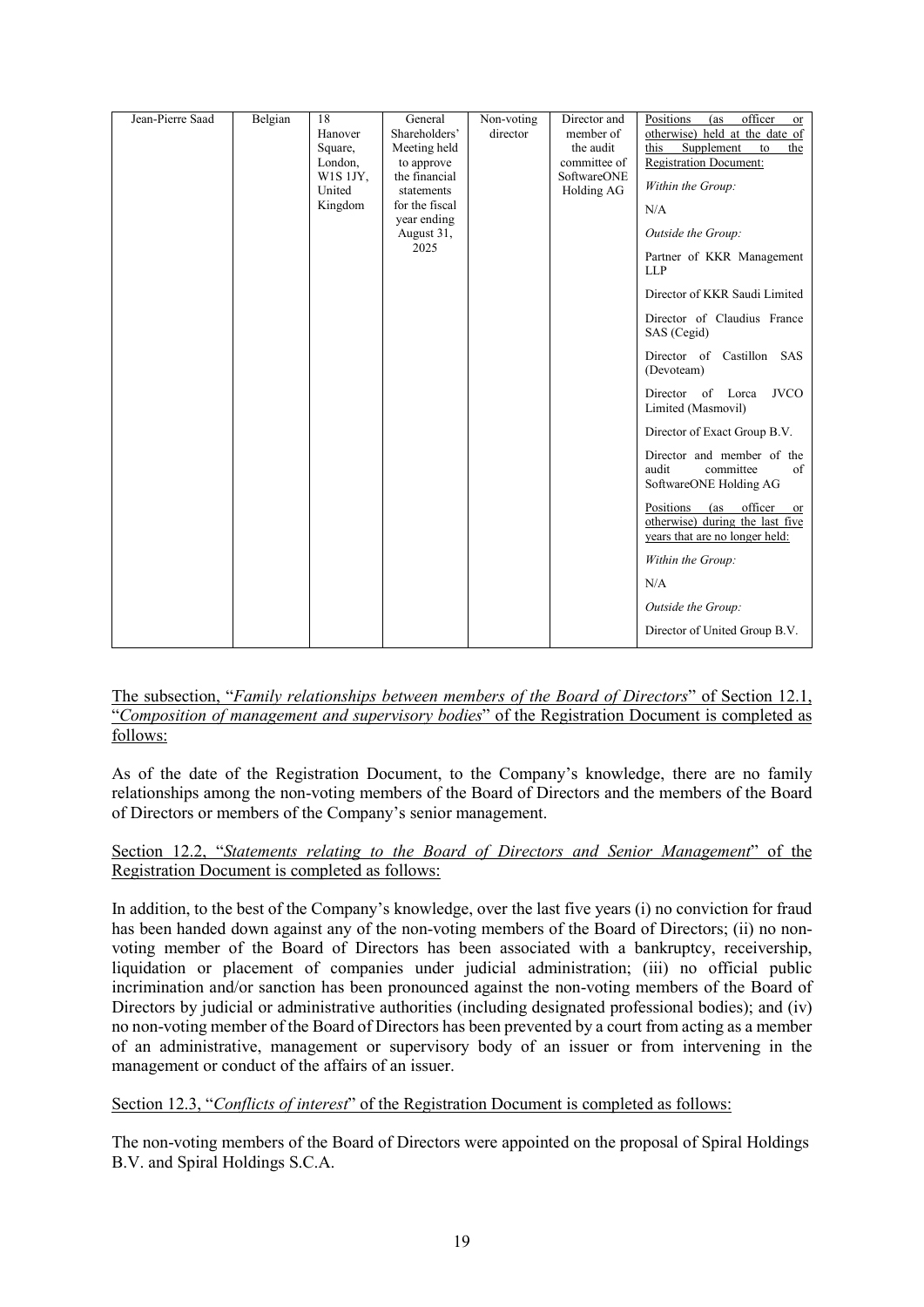### <span id="page-19-0"></span>**14. OPERATION OF THE ADMINISTRATIVE AND MANAGEMENT BODIES**

#### Section 14.4, "*Board committees*" of the Registration Document is completed as follows:

It is expected that, as of the admission to trading of the Company's shares on the regulated market of Euronext Paris, the committees of the Board of Directors will be composed as follows:

#### - *Audit Committee:*

- o Sophie Stabile (chairman)
- o Corinne Fornara
- o Miroslaw Klaba

### - *Nomination, Remuneration and Governance Committee:*

- o Bernard Gault (chairman)
- o Isabelle Tribotté
- o Sophie Stabile
- o Octave Klaba
- o Henryk Klaba

#### - *Strategic and ESG Committee:*

- o Octave Klaba (chairman)
- o Isabelle Tribotté
- o Diana Einterz
- o Michel Paulin
- o Miroslaw Klaba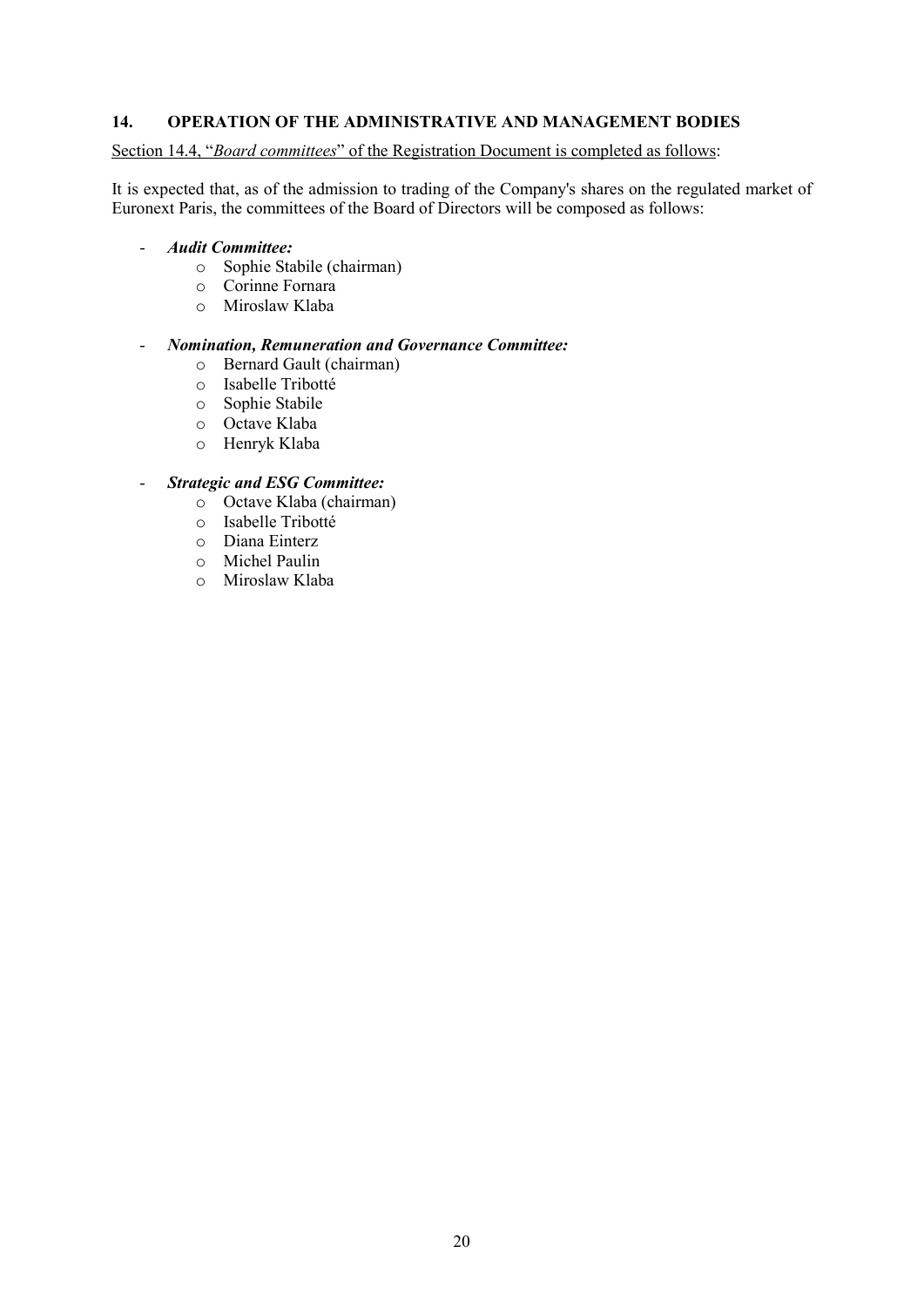### <span id="page-20-0"></span>**16. MAJOR SHAREHOLDERS**

### The last paragraph of Section 16.5, "*Shareholders agreements*" of the Registration Document is completed as follows:

Octave Klaba, Miroslaw Klaba, Henryk Klaba and Halina Wachel (Klaba (married name)) directly or through their personal holding companies, have agreed on the main terms of the family shareholders agreement to be entered into in the weeks following the date of the initial public offering (the "**Shareholders Agreement**"). The purpose of the Shareholders Agreement is to organize the exercise of the rights of the Founders with respect to the governance of the Company (in accordance with the recommendations of the AFEP-MEDEF Code) and to define certain restrictions on the transfer of the Company's securities held directly or indirectly by the parties to the Shareholders Agreement.

The Shareholders Agreement will expire on December 31, 2022 and is intended to be replaced by a new family shareholder agreement comprising the children of Octave Klaba and Miroslaw Klaba and including certain restrictions on the transfer of securities of the Company held directly or indirectly by the parties to the shareholders agreement.

#### Governance

The parties undertake to ensure that the Board of Directors of the Company will be composed of at least four directors (including the Chairman) appointed on a proposal of the Klaba family. These directors will be appointed by the Founders and will include Octave Klaba, Miroslaw Klaba and Henryk Klaba (the "**Founders**") and, as of the date of the initial public offering, Mr. Michel Paulin. The parties undertake to ensure that the directors appointed by the family will vote for the appointment of Octave Klaba as Chairman of the Board of Directors. The Founders also agree to coordinate on the appointment of candidates as directors and the parties agree to vote at the Board of Directors and the general meeting in favor of the candidates approved as a result of such coordination.

The Shareholders Agreement also provides for an obligation to coordinate so as to reach a common position on decisions to be adopted by the Board of Directors and the general meeting, and a commitment to vote at the general meeting in favor of resolutions approved by the directors appointed by the family.

Finally, the Shareholders Agreement provides that in the event of the termination of the office of Michel Paulin, the family, acting in concert, will submit to the Board of Directors the appointment of his successor following an agreement between the Founders and on the proposal of Octave Klaba. Additionally, the Shareholders Agreement provides that the Founders' vote in favor of the dismissal of the Chief Executive Officer must be agreed upon in advance through an agreement among the Founders.

#### Transfers of securities

*Undertaking to retain shares:* The Shareholders Agreement provides for an undertaking not to transfer, whether directly or indirectly, securities held until December 31, 2022, with the exception of securities which must be transferred in connection with the initial public offering and transfers of securities by a party to a family holding company controlled by such party.

*Promise to sell in the event of death*: The parties will benefit from a promise to sell the securities transferred to a third party to the Shareholders Agreement in the event of the death of one of the parties at a price equal to the weighted average price over the last 20 trading days, which may be exercised during a period of six (6) months from the date of death, with the exception of direct or indirect transfers to descendants or spouse.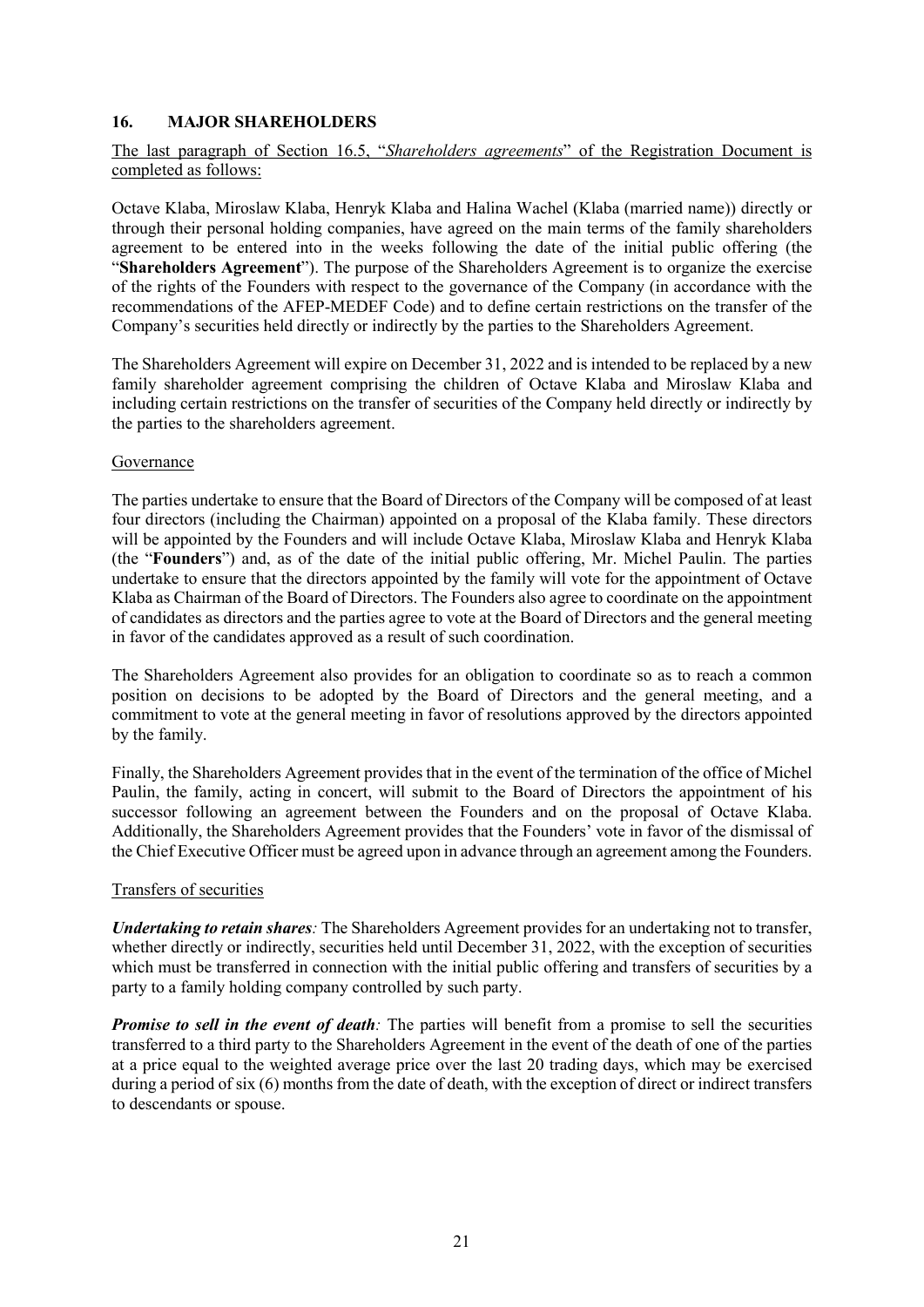# <span id="page-21-0"></span>**19. ADDITIONAL INFORMATION**

Subsection 19.1.1, "*Subscribed share capital and authorized but unissued share capital*" of the Registration Document is completed as follows:

The Company has submitted the following financial delegations to the vote of its general meeting to be held on the date of the pricing of the shares on the regulated market of Euronext Paris:

| Nature of the resolution                                                                                                                                                                                                                                                                                                                                                                                                                                                                                  | <b>Maximum</b><br>duration | <b>Maximum nominal amount</b>                                                                                                                         |
|-----------------------------------------------------------------------------------------------------------------------------------------------------------------------------------------------------------------------------------------------------------------------------------------------------------------------------------------------------------------------------------------------------------------------------------------------------------------------------------------------------------|----------------------------|-------------------------------------------------------------------------------------------------------------------------------------------------------|
| Authorization to the Board of Directors to<br>trade in the Company's shares, subject to the<br>condition precedent of the admission of the<br>Company's shares to trading on the regulated<br>market of Euronext Paris                                                                                                                                                                                                                                                                                    | 18 months                  | Maximum offering price : 200% of the<br>Share price in the initial public offering<br>$€50$ million                                                   |
| Authorization to the Board of Directors to<br>reduce the share capital by cancelling treasury<br>shares, subject to the condition precedent of<br>the admission of the Company's shares to<br>trading on the regulated market of Euronext<br>Paris                                                                                                                                                                                                                                                        | 26 months                  | Up to 10% of the share capital per 24<br>months                                                                                                       |
| Delegation of authority to the Board of<br>Directors to decide to increase the capital of<br>the Company or of another company by<br>issuing shares and/or securities giving<br>immediate or future access to the capital, with<br>preferential subscription rights                                                                                                                                                                                                                                       | 26 months                  | €70 million <sup>(1)</sup><br>$E1$ billion in respect of debt securities<br>giving access to the capital issued on the<br>basis of this delegation    |
| Delegation of authority to the Board of<br>Directors to decide to increase the Company's<br>share capital by issuing shares and/or<br>securities giving immediate or future access<br>to the share capital, without pre-emptive<br>subscription rights, by means of a public<br>offering other than the public offerings<br>referred to in 1° of Article L.411-2 of the<br>French Monetary and Financial Code                                                                                             | 26 months                  | €35 million <sup>(1)</sup><br>$E1$ billion in respect of debt securities<br>giving access to the capital issued on the<br>basis of this delegation    |
| Delegation of authority to the Board of<br>Directors to decide to increase the Company's<br>capital by issuing shares and/or securities<br>giving immediate or future access to the<br>capital, without pre-emptive subscription<br>rights, by means of a public offering as<br>referred to in 1° of Article L. 411-2 of the<br>French Monetary and Financial Code, subject<br>to the condition precedent of admission of the<br>Company's shares to trading on the regulated<br>market of Euronext Paris | 26 months                  | €35 million <sup>(1)(2)</sup><br>$E1$ billion in respect of debt securities<br>giving access to the capital issued on the<br>basis of this delegation |
| Possibility of issuing shares and/or securities<br>giving immediate or future access to shares to<br>be issued by the Company as consideration<br>for contributions in kind consisting of equity<br>securities or securities giving access to the<br>capital, subject to the condition precedent of<br>the admission of the Company's shares to<br>trading on the regulated market of Euronext<br>Paris                                                                                                   | 26 months                  | $10\%$ of share capital <sup>(1)</sup>                                                                                                                |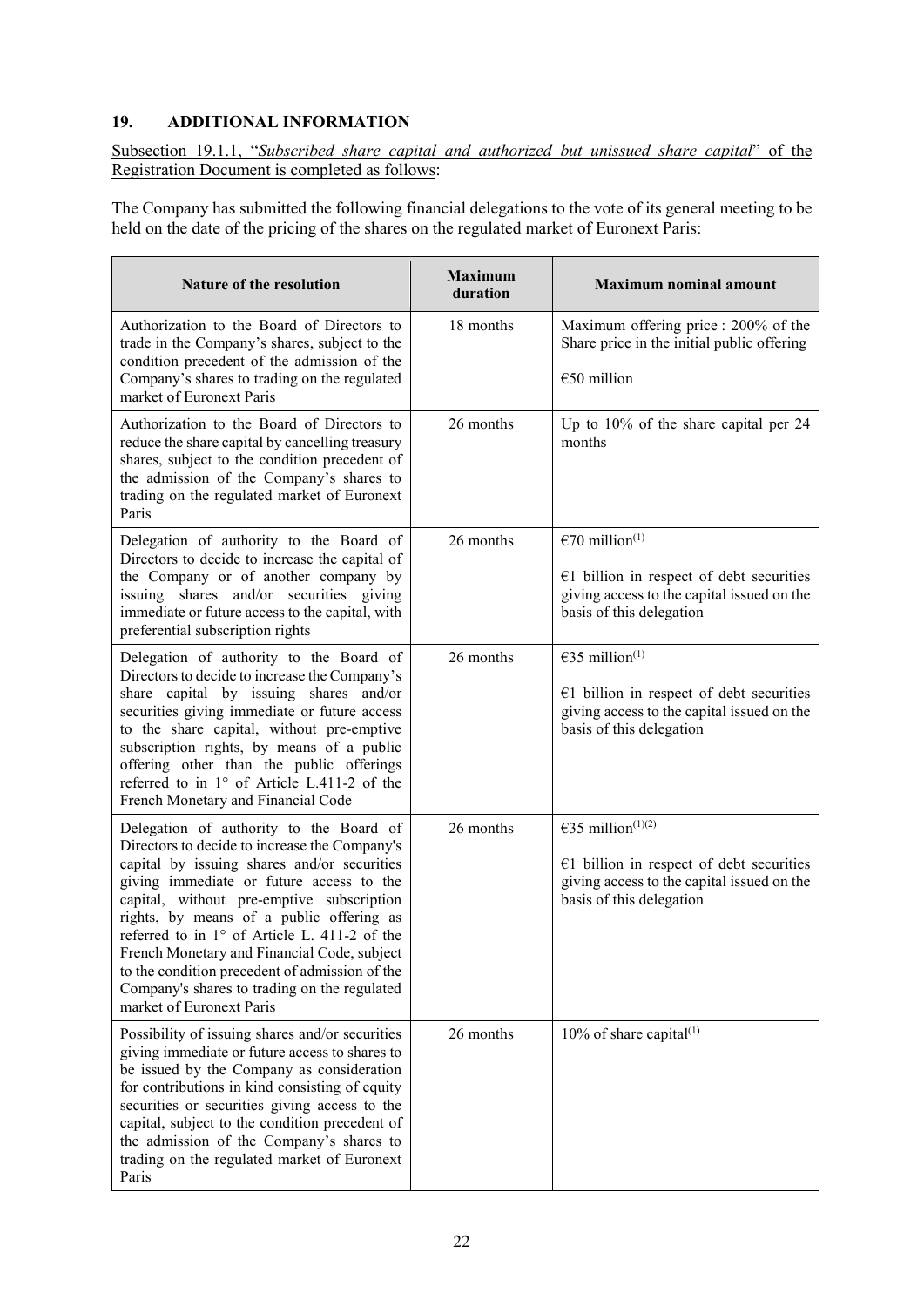| <b>Nature of the resolution</b>                                                                                                                                                                                                                                                                                                                                                      | <b>Maximum</b><br>duration | <b>Maximum nominal amount</b>                                                                                           |
|--------------------------------------------------------------------------------------------------------------------------------------------------------------------------------------------------------------------------------------------------------------------------------------------------------------------------------------------------------------------------------------|----------------------------|-------------------------------------------------------------------------------------------------------------------------|
| Determination of the issue price, within the<br>limit of 10% of the capital per year, in the<br>context of an increase in the share capital by<br>the issue of equity securities with cancellation<br>of preferential subscription rights, subject to<br>the condition precedent of the admission of<br>the Company's shares to trading on the<br>regulated market of Euronext Paris | 12 months                  | 10 % of share capital per year <sup>(3)</sup>                                                                           |
| Delegation of authority to the Board of<br>Directors to decide to increase the share<br>capital by incorporation of premiums,<br>reserves, profits or any other amounts, subject<br>to the condition precedent of the admission of<br>the Company's shares to trading on the<br>regulated market of Euronext Paris                                                                   | 26 months                  | $€100$ million                                                                                                          |
| Delegation of authority to the Board of<br>Directors to increase the number of shares to<br>be issued in the event of a capital increase<br>with or without preferential subscription<br>rights                                                                                                                                                                                      | 26 months                  | 15% of the initial issuance $(1)(3)$                                                                                    |
| Delegation of authority to the Board of<br>Directors to decide to increase the Company's<br>capital by issuing shares and/or securities<br>giving immediate or future access to the<br>capital, without preferential subscription<br>rights, reserved for members of savings plans                                                                                                   | 26 months                  | 1% of share capital (1)                                                                                                 |
| Authorization to the Board of Directors to<br>grant stock options to employees and officers<br>of the Group or to some of them, subject to<br>the condition precedent of the admission of<br>the Company's shares to trading on the<br>regulated market of Euronext Paris                                                                                                            | 38 months                  | 2% of share capital (1), provided that it<br>does not exceed 0.40% of the share<br>capital for corporate officers       |
| Authorization to the Board of Directors to<br>make free allocations of existing shares or<br>shares to be issued to employees and officers<br>of the Group or to some of them, subject to<br>the condition precedent of the admission of<br>the Company's shares to trading on the<br>regulated market of Euronext Paris                                                             | 38 months                  | 2% of share capital $(1)(4)$ , provided that it<br>does not exceed 0.40% of the share<br>capital for corporate officers |

*(1) The maximum aggregate amount of capital increases that may be carried out under this authorization shall be deducted from the overall cap of €70 million.* 

*(2) The maximum aggregate amount of capital increases that may be carried out under this delegation of authority shall be deducted from the cap of €35 million set for the increase in the Company's capital by the issue of shares and/or securities giving immediate or future access to the capital, without preferential subscription rights, by public offering other than the public offerings referred to in 1° of Article L.411-2 of the French Monetary and Financial Code.*

*(3) The maximum aggregate amount of capital increases that may be effected pursuant to this delegation shall be deducted from the ceiling stipulated in the resolution under which the initial issue is decided.* 

*(4) The maximum aggregate amount of capital increases that may be effected under this delegation shall be deducted from the ceiling stipulated in the resolution under which stock options are granted to employees and officers of the Group or to some of them, subject to the condition precedent of the admission of the Company's shares to trading on the regulated market of Euronext Paris.*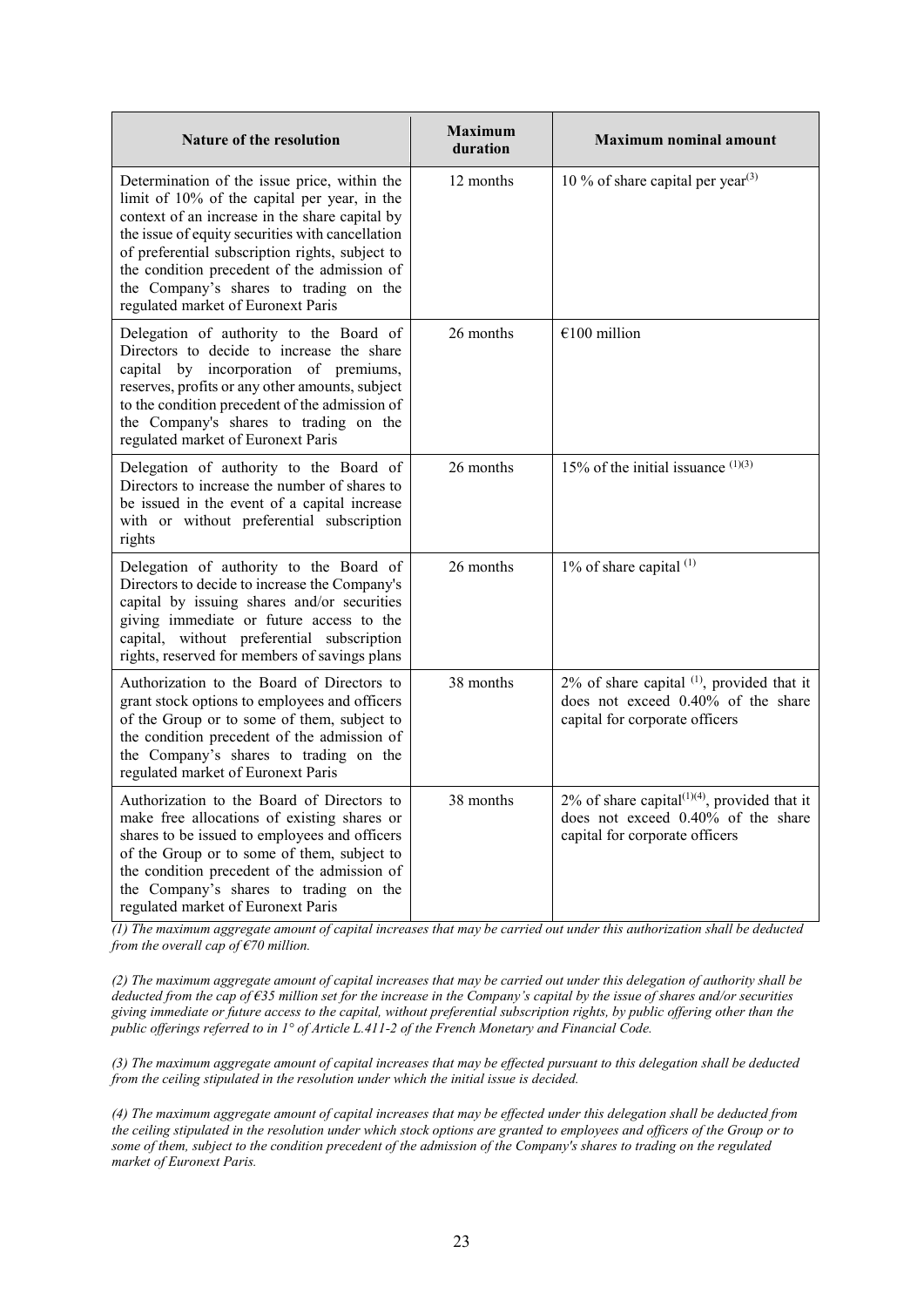The paragraph relating to the directors representing employees of subsection 19.2.2, "*Provisions of the bylaws relating to administrative and management bodies – Internal regulations of the Board of Directors*" of the Registration Document is replaced by the following paragraph:

The Company intends to adopt the following statutory clause at the general meeting to be held on the day of the determination of the offering price of the shares in the framework of the initial public offering:

In addition, the Board of Directors comprises one director representing the employees when the number of members of the Board of Directors, calculated in accordance with Article L. 225-27-1, II of the French Commercial Code, is less than or equal to eight, or two directors representing the employees when this number is greater than eight. The number of members of the Board of Directors to be taken into account in determining the number of directors representing the employees is assessed on the date of appointment of the director(s) representing the employees.

The director(s) representing the employees are appointed by the Company's social and economic committee or, if the Company belongs to an economic and social unit, by the joint social and economic committee of the economic and social unit to which the Company belongs, in accordance with the conditions provided for in Articles L. 225-27-1 *et seq*. of the French Commercial Code and this article. In accordance with Article L. 225-27-1, II of the French Commercial Code, when the social and economic committee appoints two directors representing the employees, it must appoint one woman and one man.

The term of office of the director representing the employees is of 4 years from the date of appointment. Such office is renewable without limitation.

The reduction to eight, or less than eight, of the number of directors appointed in accordance with the conditions mentioned in Article L. 225-18 of the French Commercial Code has no effect on the term of office of the second director representing the employees, which shall expire at the end of its term. In that case, he or she is not renewed or replaced.

The director(s) representing the employees is/are not taken into account for the determination of the minimum and maximum number of directors provided for by the French Commercial Code, nor for the application of the first paragraph of Article L. 225-18-1 of the French Commercial Code. The term of office of the director(s) representing the employees shall be early terminated under the conditions provided for by the laws and regulations in force and this article. By exception, in the event of termination of the employment contract in the context of an intra-group transfer, provided that the new employment contract is entered into with the Company or one of its direct or indirect subsidiaries whose registered office is located in France, the term of office shall remain in force.

If the conditions for the application of Article L. 225-27-1 of the French Commercial Code are no longer satisfied at the end of a financial year, the term of office of the director(s) representing the employees shall expire immediately following the meeting at which the Board of Directors acknowledges that the Company is no longer covered by the provisions of Article L. 225-27-1 of the French Commercial Code.

If the seat of director representing employees becomes vacant for any reason whatsoever, such vacant seat shall be filled in accordance with the conditions provided for in Article L. 225-34 of the French Commercial Code. Until the date of replacement of the director(s) representing the employees, the Board of Directors may validly meet and deliberate. In addition to the provisions of the second paragraph of Article L. 225-29 of the French Commercial Code, it is specified, where necessary, that the absence of appointment of a director representing the employees by the social and economic committee does not affect the validity of the deliberations of the Board of Directors.

Subject to the provisions of this article and the legislative and regulatory provisions in force, the directors representing the employees have the same status, the same rights and the same responsibilities as the other directors.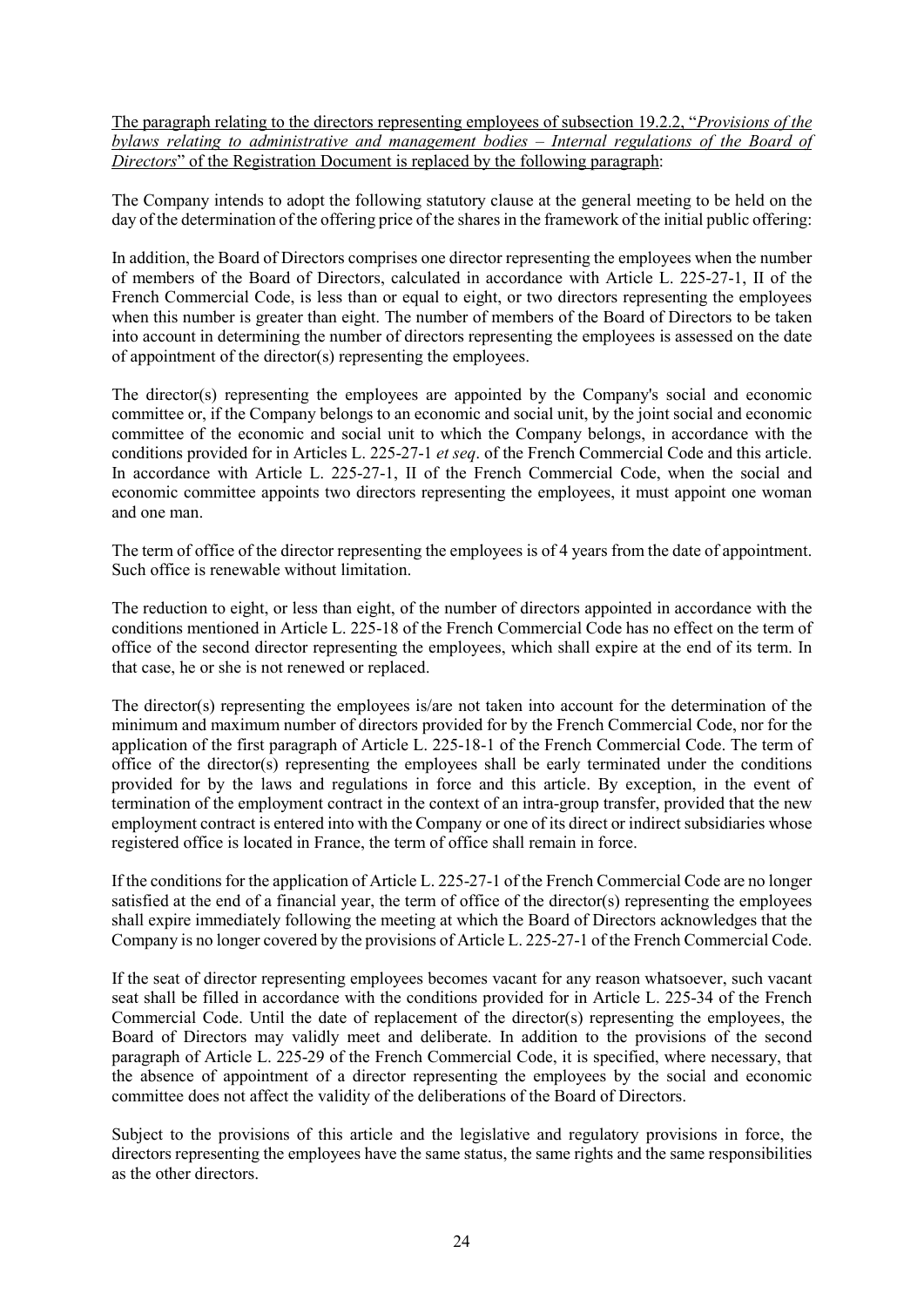These stipulations shall apply as long as the Company falls within the scope of the provisions of Article L. 225-27-1 of the French Commercial Code (or any legal provision having the same purpose that may follow this article).